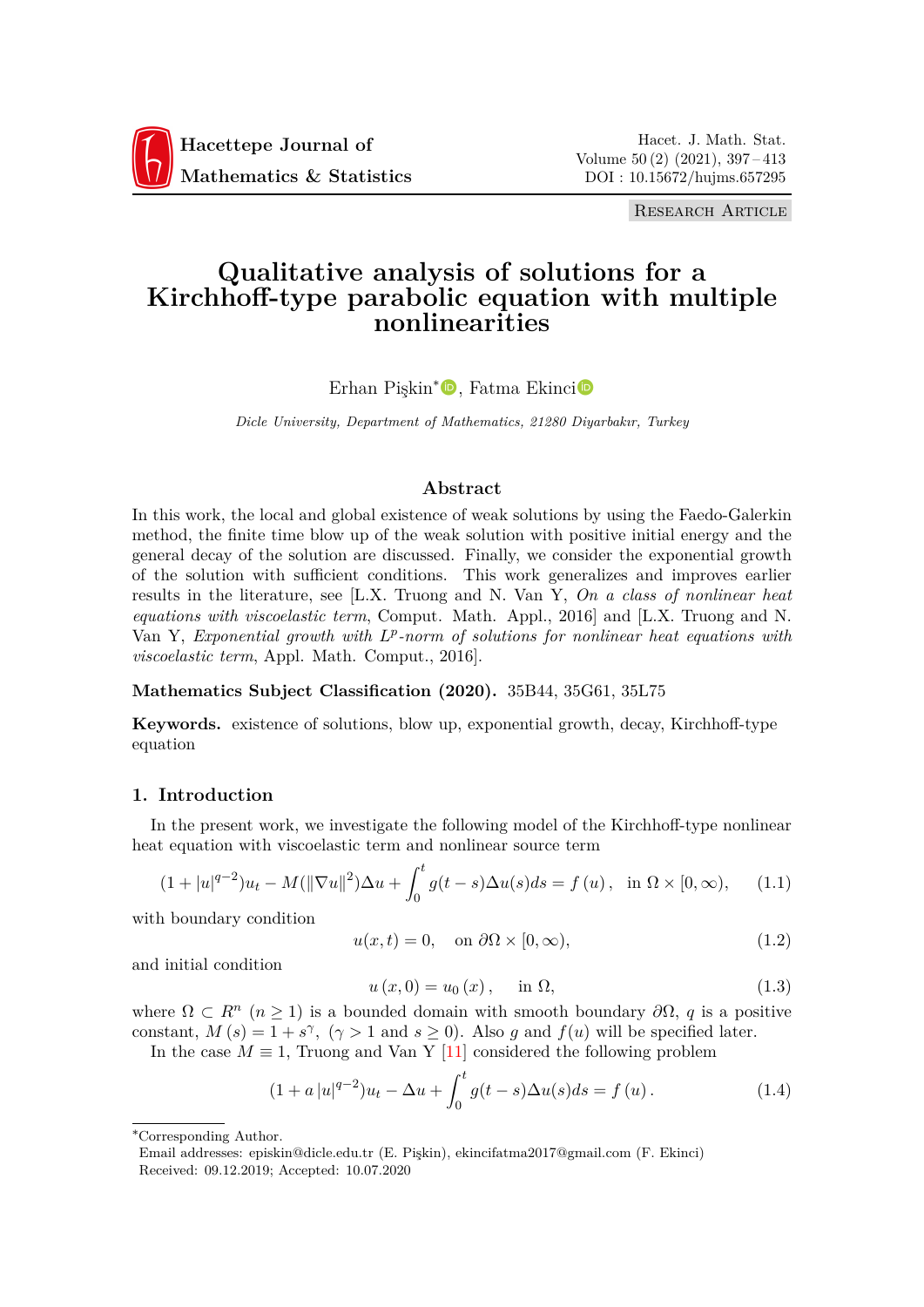They showed the local and global existence of weak solutions by using the Faedo-Galerkin method. In addition, they proved the finite time blow-up and the decay of the weak solutions. Also, in [12], they investigated the result of exponentional growth of the weak solutions under the sufficient conditions of (1.4) with  $f(u) = b |u|^{p-2} u$ .

When  $M \equiv 1$  and in the absence of  $|u|^{q-2}u_t$  term, Eqs.(1.1) becomes the following problem

<span id="page-1-0"></span>
$$
u_t - \Delta u + \int_0^t g(t-s)\Delta u(s)ds = f(u).
$$
 (1.5)

In [9], Messaoudi investigated the blow up of the weak sol[utio](#page-0-1)n for the problem (1.5) with  $f(u) = b |u|^{p-2}u$ . Also, the equation (1.5) without memory term  $(g = 0)$  has been discussed by some authors (see  $[1, 2, 5, 7, 10]$ ).

In detail, the present work is organized as follows: In next section, we present some not[at](#page-16-0)ions, assumption and lemmas. In section 3, the existence are discussed by u[sing](#page-1-0) Faedo-Galerkin's method that is similiar to [use](#page-1-0)d in [11]. In section 4, we prove blow-up result for solutions with positive [e](#page-16-1)[ne](#page-16-2)[rg](#page-16-3)[y.](#page-16-4) [In](#page-16-5) section 5, the exponential growth of solutions with positive initial energy is given. In last section, the decay property is studied.

## **2. Preliminaries**

To state and prove our result, we need the following assumptions.

(A1) We suppose that *q* belongs to the interval  $(2, q^*)$ , where

$$
q^* = \begin{cases} +\infty & \text{if } n = 1, 2, \\ \frac{2n}{n-2} & \text{if } n \ge 3. \end{cases}
$$

(A2) The relaxation functions  $g \in C^1$  is such that

$$
g(0) \ge 0
$$
,  $g'(s) \le 0$  and  $1 - \int_0^\infty g(s)ds = l > 0$  for  $s \ge 0$ .

(**A3**) The nonlinear source *f* is a continuous function on *R*. Further, there is a constant *p* such that

$$
2 < p \le q \quad \text{or} \quad q < p < 2 + \frac{2q}{n}, \tag{2.1}
$$

and

<span id="page-1-1"></span>
$$
|f(u)| \le C_1 + C_2 |u|^{p-1}, \quad \forall u \in R.
$$
 (2.2)

for some  $C_1$ ,  $C_2 > 0$  holds.

(**A**4) There is  $p_1 \in (\sqrt{2p}, p)$  such that for all  $m \in (0, p_1)$ , there exists  $\hat{b} = \hat{b}(m) \ge \frac{mb}{p}$ *p* satisfying

$$
f(u)u - (p-m)F(u) \ge \widehat{b}|u|^p, \ \forall u \in R.
$$

 $($ **A5** $)$   $F(u) \leq \frac{b}{n}$  $\frac{b}{p}$  | $u$ |<sup>*p*</sup>,  $\forall u \in R$ , where *b* is a positive constant and

$$
2 < p \le q \quad \text{or} \quad q < p < 2 + \frac{2q}{n}.
$$

 $($ **A6** $)$  $\int_0^\infty g(s)ds < \frac{\hat{p}-2}{\hat{p}-2+\hat{p}-1}$  where  $\hat{p} = \frac{p_1^2}{p}$ .<br>Next, we introduce the energy function as

Next, we introduce the energy function as follows

$$
E(t) = \frac{1}{2} \left[ (g \diamond \nabla u)(t) + \frac{1}{\gamma + 1} (\|\nabla u\|^{2(\gamma + 1)}) \right] + \frac{1}{2} (1 - \int_0^t g(s) ds) \|\nabla u(t)\|^2 - \int_{\Omega} F(u) dx
$$
\n(2.3)

<span id="page-1-2"></span>where  $(g \circ w)(t) = \int_0^t g(t-s) ||w(s) - w(t)||_2^2$  $\frac{2}{2}$ *ds* and  $F(u) = \int_0^u f(\xi) d\xi$ . We shall give some notations and lemmas throughout this work.

$$
\|.\|_2 = \|.\|_{L^2}
$$
 and  $\|.\|_p = \|.\|_{L^p}$ .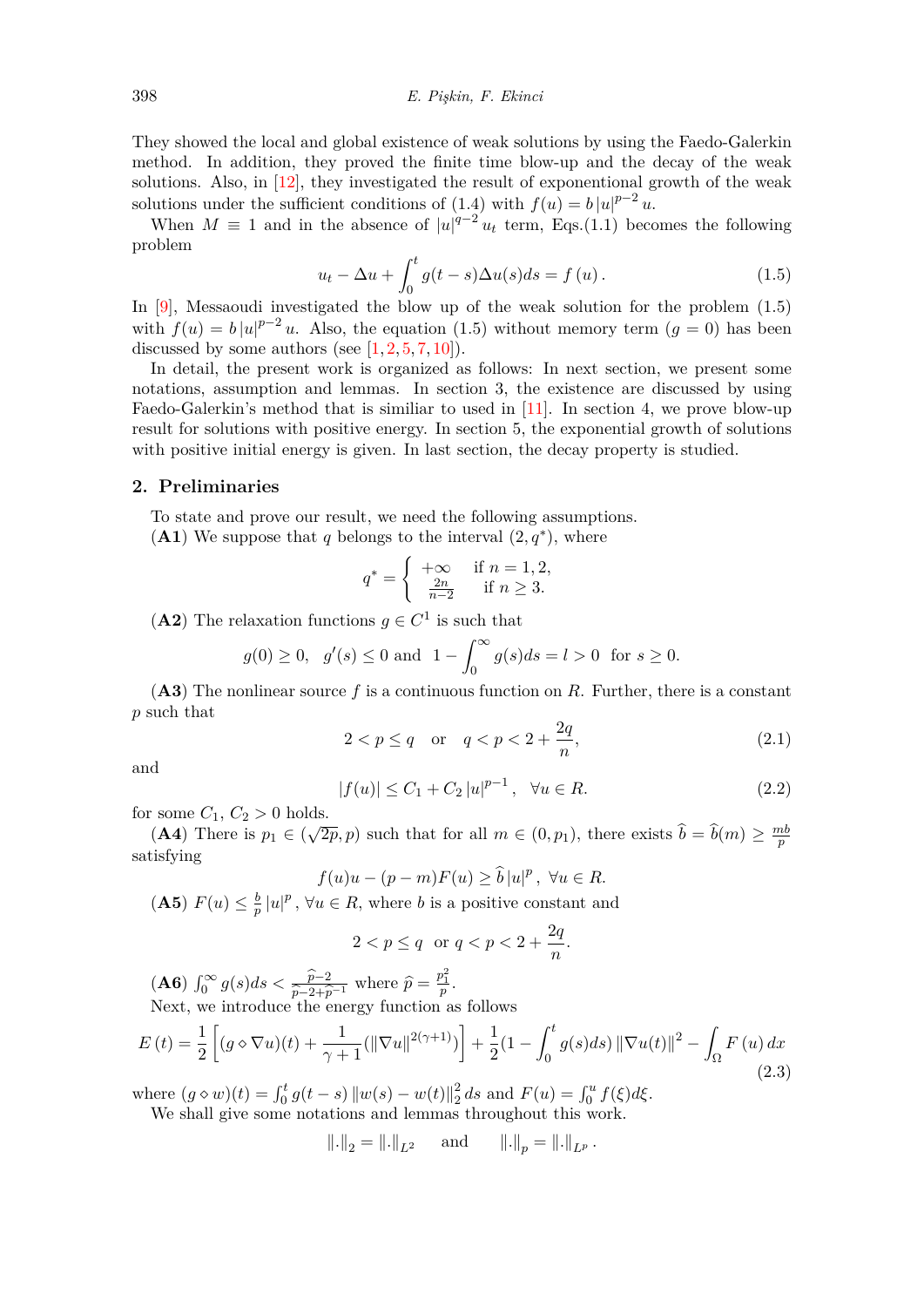**Lemma 2.1** ([6]). *Suppose that*  $2 \le q \le p \le q^*$  *and* 

$$
\theta = \left(\frac{1}{q}-\frac{1}{p}\right)\left(\frac{1}{n}-\frac{1}{2}+\frac{1}{q}\right)^{-1}
$$

*hold.* Then  $\|w\|_p \leq C \|\nabla w\|_2^{\theta}$  $\frac{\theta}{2} \|w\|_q^{1-\theta}$  for all  $w \in H_0^1(\Omega)$ .

**Lemma 2.2.** *Let* (*A*2) *and (2.1) hold. Then, E* (*t*) *is a nonincreasing function for on*  $[0, \infty)$  *and* 

$$
E'(t) \leq 0.
$$

*Proof.* Multiplying Eq.(1.1) [by](#page-1-1)  $u_t$ , and integrating them over  $\Omega$ , then summing, we have

$$
E'(t) = -\left(\frac{1}{2}g(t)\|\nabla u\|^2 - \frac{1}{2}(g'\diamond \nabla u)(t) + \int_{\Omega} u_t^2 dx + \int_{\Omega} |u|^{q-2} u_t^2 dx\right) \le 0.
$$
 (2.4)

## **3. Local existence and global existence**

<span id="page-2-1"></span>Firstly, we introduce the definition of weak solutions for the problem (1.1).

**Definition 3.1.** The function  $u(x, t)$  is a weak solution of problem (1.1) on  $\Omega \times [0, T)$  if

 $u \in L^{\infty}$   $(0, T; W_0^{1, 2(\gamma+1)})$  $\left(u_0^{(1,2(\gamma+1)}(\Omega)\right), \quad u_t \in L^2\left(0,T;L^2(\Omega)\right), \quad (|u|^{q/2})_t \in L^2\left(\Omega \times (0,T)\right),$ satisfying  $u(x, 0) = u_0(x)$  and

$$
\int_{\Omega} (u_t + |u|^{q-2} u_t) v dx + \int_{\Omega} M(||\nabla u||^2) \nabla u(t) \nabla v dx - \int_0^t g(t - s) \int_{\Omega} \nabla u(s) \nabla v dx ds
$$
\n
$$
= \int_{\Omega} f(u) v dx,
$$

for all  $v \in L^2(0,T;W_0^{1,2(\gamma+1)})$  $0^{(1,2(\gamma+1)}(\Omega))$  and for a.e.  $t \in [0,T]$ .

**Lemma 3.2** ([11]). Let  $2 < q < p < q^*$ . For each  $\epsilon > 0$ , there exists a positive constant *C<sup>ε</sup> such that*

$$
||w||_p^p \le \varepsilon ||\nabla w||_2^2 + C_{\varepsilon} ||w||_q^{\alpha q},
$$

<span id="page-2-0"></span>*for all*  $w \in H_0^1(\Omega) \cap L^q(\Omega)$ *, where* 

$$
\alpha = \frac{2p(1-\theta)}{q(2-p\theta)}, \quad \theta = \left(\frac{1}{q} - \frac{1}{p}\right) \left(\frac{1}{n} - \frac{1}{2} + \frac{1}{q}\right)^{-1}.
$$

Now, we shall find global existence and local existence in the following theorem that.

**Theorem 3.3.** *Let (A1), (A2) and (A3) hold. If*

$$
2 < p \le q
$$

*then for each*  $u_0 \in W_0^{1,2(\gamma+1)}$  $\int_0^{1,2(\gamma+1)} (\Omega)$ , the problem (1.1) has a global weak solution of class  $u \in L^{\infty}(0, T; W_0^{1, 2(\gamma+1)})$  $u_t \in L^2(0,T; L^2(\Omega)), \quad u_t \in L^2(0,T; L^2(\Omega)), \quad (|u|^{q/2})_t \in L^2(\Omega \times [0,T)),$ 

*for all*  $T > 0$ *. If* 

$$
q
$$

*then, for any*  $u_0 \in W_0^{1,2(\gamma+1)}$  $\int_0^{1,2(\gamma+1)} (\Omega)$ , there is  $T_* > 0$  such that the problem (1.1) has a weak *solution of class*

 $u \in L^{\infty}(0, T; W_0^{1, 2(\gamma+1)})$  $u_t \in L^2(0,T; L^2(\Omega)), \quad u_t \in L^2(0,T; L^2(\Omega)), \quad (|u|^{q/2})_t \in L^2(\Omega \times [0,T)),$ *for all*  $T \in (0, T_*)$ .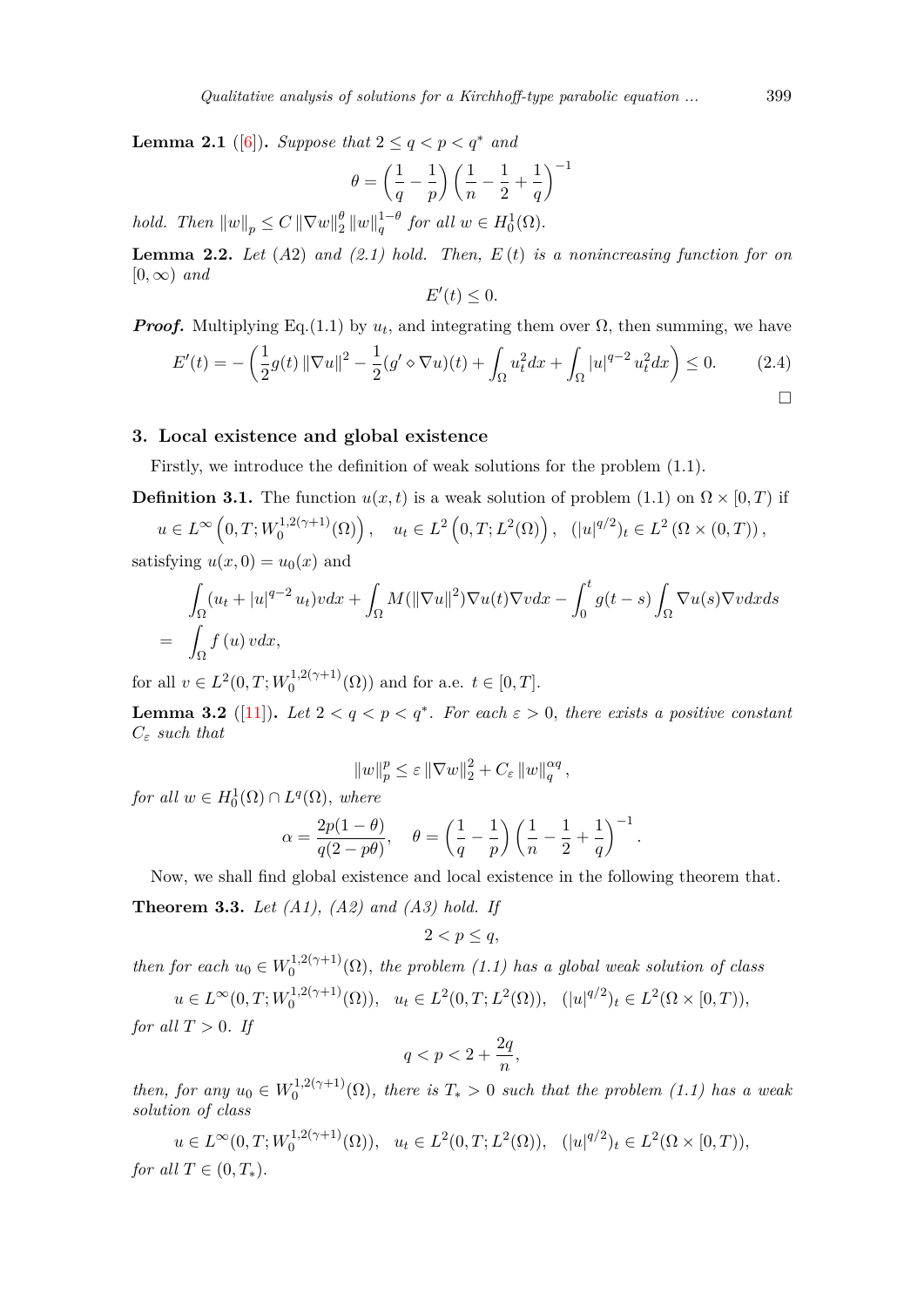#### *Proof.* **Approximate solutions**

We establish the existence of weak solution of the problem (1.1) via the Faedo-Galerkin's method. Let  ${v_j}_{j=1}^{\infty}$  forms be an orthonormal basis for  $L^2(\Omega)$  as well as  $W_0^{1,2(\gamma+1)}$  $\Omega^{(1,2(\gamma+1)}_{0}(\Omega).$ Let  $W_k = span\{v_1, v_2, ..., v_k\}$  and  $u_{0k}$  be an element of  $W_k$  given by

<span id="page-3-1"></span>
$$
u_{0k} = \sum_{j=1}^{k} \alpha_{kj} v_j \longrightarrow u_0 \text{ strongly in } W_0^{1,2(\gamma+1)}(\Omega), \text{ as } k \to \infty.
$$
 (3.1)

We search for an approximate solution of problem (1.1) such that

$$
u_k(t) = \sum_{j=1}^{k} c_{kj}(t)v_j,
$$
\n(3.2)

where  $c_{kj}$  ( $1 \leq j \leq k$ ) satisfy the system of integro-differential equations

<span id="page-3-0"></span>
$$
\int_{\Omega} (1+|u_k(t)|^{q-2})u'_k(t)v_i dx + \int_{\Omega} M(||\nabla u_k(t)||^2) \nabla u_k(t) \nabla v_i dx
$$

$$
-\int_{\Omega} \int_0^t g(t-s) \nabla u_k(s) \nabla v_i ds dx
$$

$$
= \int_{\Omega} f(u_k(t)) v_i dx, \quad i = 1, 2, ..., k,
$$
(3.3)

where the initial conditions

$$
c_{kj}(0) = \alpha_{kj}, \quad j \in \{1, 2, ..., k\}.
$$
\n(3.4)

#### **A priori estimate I**

Multiplying (3.3) by  $c_{ki}(t)$  and take the sum respect to *i* from 1 to *k* and then integrating on [0*, t*]. Afterwards we get

$$
A_k(t) = A_k(0) + \int_0^t ds \int_0^s g(s-\tau) \int_{\Omega} \nabla u_k(\tau) \nabla u_k(s) dx d\tau + \int_0^t ds \int_{\Omega} f(u_k(s)) u_k(s) dx,
$$
\n(3.5)

<span id="page-3-2"></span>where

$$
A_k(t) = \frac{1}{2} ||u_k(t)||^2 + \frac{1}{q} ||u_k(t)||_q^q + \int_0^t (||\nabla u(s)||^{2(\gamma+1)} + ||\nabla u(s)||^2) ds.
$$

As applying the embedding  $W^{1,2(\gamma+1)}(\Omega) \hookrightarrow L^p(\Omega)$ ,  $p \geq 1$ , it follows from (3.1) that

<span id="page-3-3"></span>
$$
A_k(0) = \frac{1}{2} ||u_{0k}||^2 + \frac{1}{q} ||u_{0k}||_q^q \le C_3,
$$
\n(3.6)

for positive constant  $C_3$  not dependent [on](#page-3-1)  $k$ . To estimate the second term on right-hand side of (3.5), we use Hölder and Young inequality,

<span id="page-3-4"></span>
$$
\int_{0}^{t} ds \int_{0}^{s} g(s-\tau) \int_{\Omega} \nabla u_{k}(\tau) \nabla u_{k}(s) dx d\tau
$$
\n
$$
\leq \frac{1}{2} \int_{0}^{t} ||\nabla u_{k}(s)||^{2} ds + \frac{1}{2} \int_{0}^{t} \left( \int_{0}^{s} g(s-\tau) ||\nabla u_{k}(\tau)||_{2} d\tau \right)^{2} ds
$$
\n
$$
\leq \frac{1}{2} (2-l) \int_{0}^{t} ||\nabla u_{k}(s)||_{2}^{2} ds. \tag{3.7}
$$

Firstly, we take into account the case

 $2 < p \leq q$ .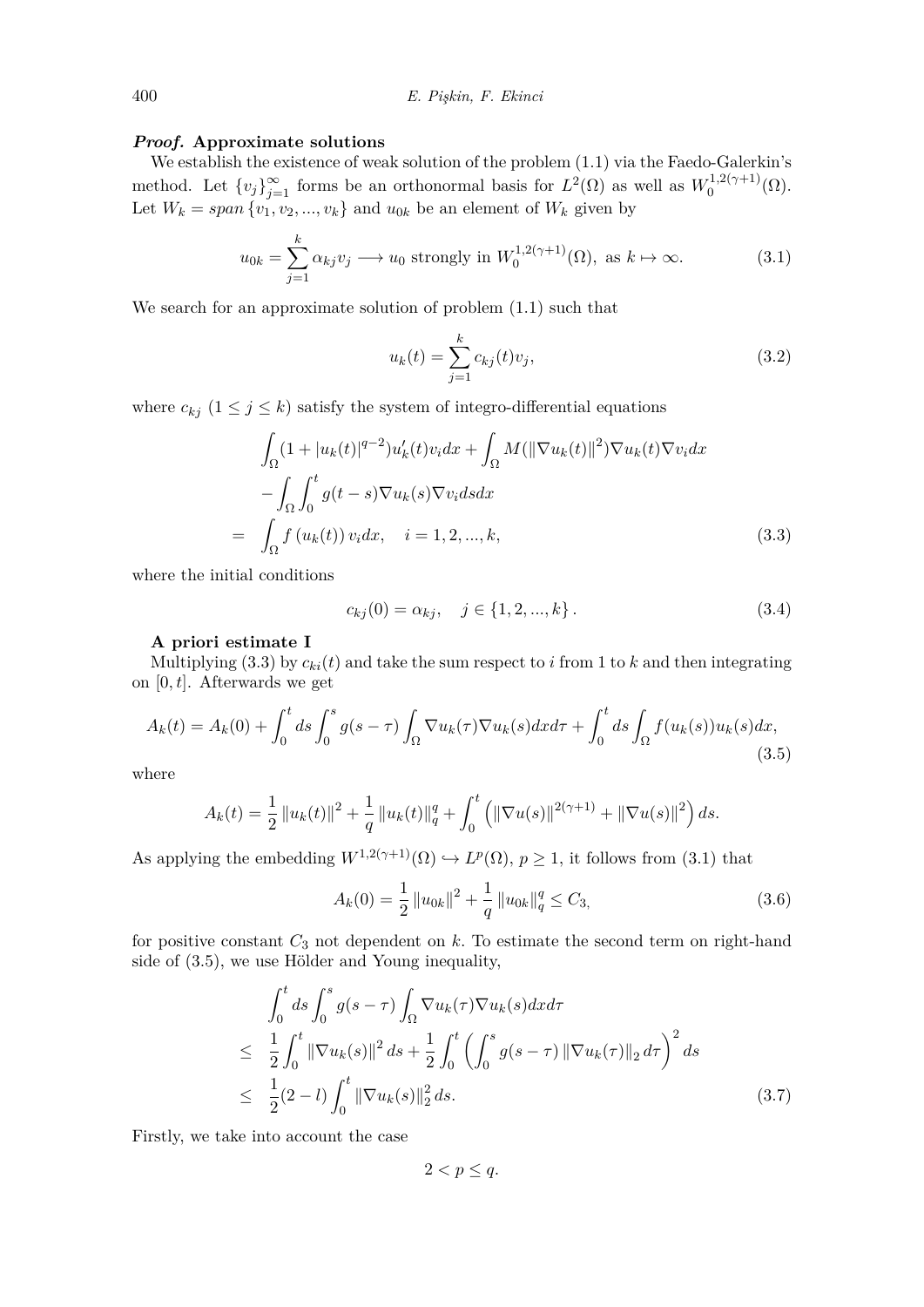Then, by (A3) and using the embedding  $L^q(\Omega) \hookrightarrow L^p(\Omega)$ ,  $p \leq q$ , we obtain

$$
\int_0^t ds \int_{\Omega} f(u_k(s)) u_k(s) dx \leq \int_0^t \int_{\Omega} \left( C_1 + C_2 |u_k(s)|^{p-1} \right) |u_k(s)| dx ds
$$
  

$$
\leq C_4 \int_0^t A_k(s) ds + C_5,
$$
 (3.8)

where  $C_4$ ,  $C_5 > 0$ , not dependent of *k*.

Combining (3.5)-(3.6), (3.7)-(3.8) and using the Gronwall-Bellman-Bihari type inequality (see  $[3]$ , Theorem 21), we obtain

$$
A_k(t) \le C_T, \quad \text{ for any } t \in [0, T], \text{ for all } k \in N,
$$

for all  $T > 0$ .

Now, [w](#page-16-8)e consider the case

$$
q < p < 2 + \frac{2q}{n}.
$$

In the same way, from the assumption (*A*3) and Lemma 3.2, we get

$$
\int_0^t ds \int_{\Omega} f(u_k(s))u_k(s)dx \leq \varepsilon \int_0^t \|\nabla u_k(s)\|^2 ds + C_6 \int_0^t A_k^{\alpha}(s)ds + C_7,\tag{3.9}
$$

<span id="page-4-0"></span>where  $\alpha = \frac{2p(1-\theta)}{q(2-p\theta)} > 1$ , and  $C_i$  (*i* = 6*,* 7) are positive c[onst](#page-2-0)ants that independent on *k*. Thus, if we pick  $\varepsilon$  to be sufficiently small, it follows from  $(3.5)$ ,  $(3.6)$ ,  $(3.7)$ ,  $(3.9)$  that

$$
A_k(t) \leq C_8 + C_9 \int_0^t A_k^{\alpha}(s) ds,
$$

where  $C_8$  and  $C_9$  are positive constants that independent [on](#page-3-2)  $k$ . [Th](#page-3-3)er[efor](#page-3-4)e, [app](#page-4-0)lying the Gronwall-Bellman-Bihari type inequality, there exists a positive constant *T<sup>∗</sup> >* 0 such that, for all  $T \in (0, T_*)$ ,

$$
A_k(t) \le C_{T_*}, \ \forall t \in [0, T], \ \forall k \in N.
$$

So, in all the cases considered above, we obtained estimates of the form

<span id="page-4-1"></span>
$$
A_k(t) \leq \text{constant independent of } k, \ \forall t \in [0, T]; \tag{3.10}
$$

furthermore, if  $2 < p \leq q$  then the quantity  $T > 0$  is arbitrarily large and fixed, whereas if

$$
q < p < 2 + \frac{2q}{n},
$$

the quantity  $T > 0$  is rather small  $(T \in (0, T_*)$ , for some  $T_* > 0$ .

#### **A priori estimate II**

Now, multiplying the equation of  $(3.3)$  by  $c'_{ki}(t)$ , summing with respect to *i* and integrating over  $(0, t)$ , we get

$$
\int_0^t \|u_{ks}\|^2 ds + \int_0^t \int_{\Omega} |u_k|^{q-2} u_{ks}^2 dx ds + \psi_k(t)
$$
  
=  $\psi_k(0) - \frac{1}{2} \int_0^t g(s) \|\nabla u_k(s)\|^2 ds$   
+  $\frac{1}{2} \int_0^t (g' \diamond \nabla u_k)(s) ds - \int_{\Omega} F(u_{0k}) dx + \int_{\Omega} F(u_k) dx,$  (3.11)

where

$$
\psi_k(t) = \frac{1}{2} \left( 1 - \int_0^t g(s) ds \right) ||\nabla u_k(t)||^2 + \frac{1}{2} (g \diamond \nabla u_k)(t) + \frac{1}{2(\gamma + 1)} ||\nabla u_k(t)||^{2(\gamma + 1)}.
$$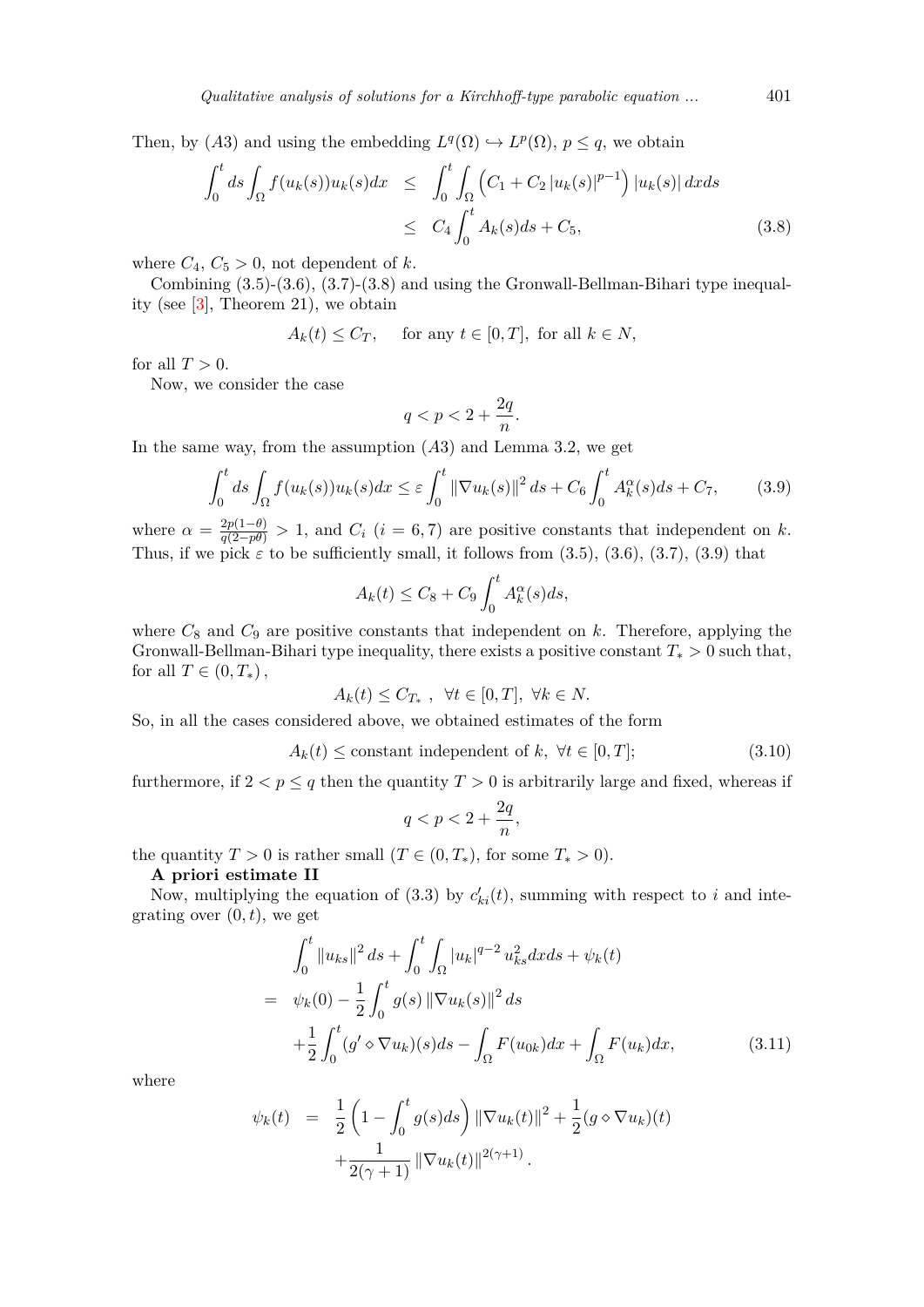By using assumptions, Lemma 3.2 and the estimates (3.6), (3.10) we arrive at

<span id="page-5-0"></span>
$$
\int_0^t \|u_{ks}\|^2 ds + \int_0^t \int_{\Omega} |u_k|^{q-2} u_{ks}^2 dx ds + \frac{l}{2} \|\nabla u_k(t)\|^2
$$
  
  $\leq$  constant independent of  $k, \forall t \in [0, T];$  (3.12)

where  $T > 0$  is arbitrary large if  $2 < p \leq q$  and  $T \in (0, T_*)$  if

$$
q < p < 2 + \frac{2q}{n}.
$$

### **Passing to the limit**

Let  $T > 0$  be an arbitrarily number if  $2 < p \leq q$ ; or  $T \in (0, T_*)$  if

$$
q < p < 2 + \frac{2q}{n}.
$$

From priori estimate  $(I)$  -  $(II)$  (see  $(3.10)$  and  $(3.12)$ ), there exists function  $u$  and a subsequences of  $\{u_k\}_{k=1}^{\infty}$  that we still denote by  $\{u_k\}_{k=1}^{\infty}$  such that, as  $k \to \infty$ ,

> $u_k \rightarrow u$  weakly star in  $L^\infty(0,T;W_0^{1,2(\gamma+1)})$  $\boldsymbol{0}$  $(3.13)$

<span id="page-5-1"></span>
$$
u_{kt} \rightarrow u_t \quad \text{weakly in} \qquad L^2(0, T; L^2(\Omega)), \tag{3.14}
$$

$$
(|u_k|^{q-2})_t \rightarrow \chi \quad \text{weakly in} \qquad L^2(0,T;L^2(\Omega)). \tag{3.15}
$$

Since the sequence  $\{u_k\}$  is bounded in

$$
W = \left\{ v \in L^{\infty}(0, T; W_0^{1, 2(\gamma + 1)}(\Omega)) : v' \in L^2(0, T; L^2(\Omega)) \right\}
$$

uniformly in *k*, it follows from Aubin-Lions compactness theorem that

 $u_k \to u$  strongly in  $C(0,T;L^r(\Omega))$ ,  $\forall r \in [1,q^*).$ 

Therefore, we have  $u_k$  strongly converges to  $u$  in  $L^q(\Omega \times (0,T))$  and so, by Krasnoselskii's theorem for the Nemytskii operator we have

$$
|u_k|^{q/2-2} u_k \longrightarrow |u|^{q/2-2} u \text{ strongly in } L^{2q/(q-2)}(\Omega \times (0,T)).
$$
 (3.16)

Similarly, we also have  $|u_k|^{q/2}$  strongly converges to  $|u|^{q/2}$  in  $L^2(\Omega \times (0,T))$ . Therefore,

<span id="page-5-3"></span><span id="page-5-2"></span>
$$
(|u_k|^{q/2})_t \longrightarrow (|u|^{q/2})_t \text{ weakly* in } D'(\Omega \times (0,T))
$$
\n(3.17)

where  $D'(\Omega \times (0,T))$  is space of distributions on  $\Omega \times (0,T)$ .

By  $(3.15)$  and  $(3.17)$  we deduce that

$$
\chi = (|u|^{q/2})_t \text{ and } (|u_k|^{q/2})_t \longrightarrow (|u|^{q/2})_t \text{ weakly in } L^2(\Omega \times (0,T)).
$$
 (3.18)

Combi[ning](#page-5-1)  $(3.16)$  [and](#page-5-2)  $(3.18)$  we get

<span id="page-5-4"></span>
$$
|u_k|^{q-2} u_{kt} = \frac{2}{q} |u_k|^{q/2-2} u_k(|u_k|^{q/2})_t \longrightarrow |u|^{q-2} u_t \quad \text{weakly in } L^2(\Omega \times (0,T)). \tag{3.19}
$$

On the othe[r han](#page-5-3)d, by [the c](#page-5-4)ontinuity of function  $f$ , it is obvious that

$$
f(u_k) \longrightarrow f(u) \text{ for all } (x, t) \in (\Omega \times (0, T))
$$
\n(3.20)

Conversely, we have

$$
\int_0^T \int_{\Omega} |f(u_k)|^{\frac{p}{p-1}} dx ds \le \int_0^T \int_{\Omega} (C_1 + C_2 |u_k|^{p-1})^{p/(p-1)} dx ds \le C_{10},
$$
\n(3.21)

for all  $k$ . By Lions's lemma (see  $[4]$ ), it follows from  $(3.20)$  and  $(3.21)$  that

$$
f(u_k) \longrightarrow f(u) \quad \text{weakly in } L^{\frac{p}{p-1}}(\Omega \times (0,T)). \tag{3.22}
$$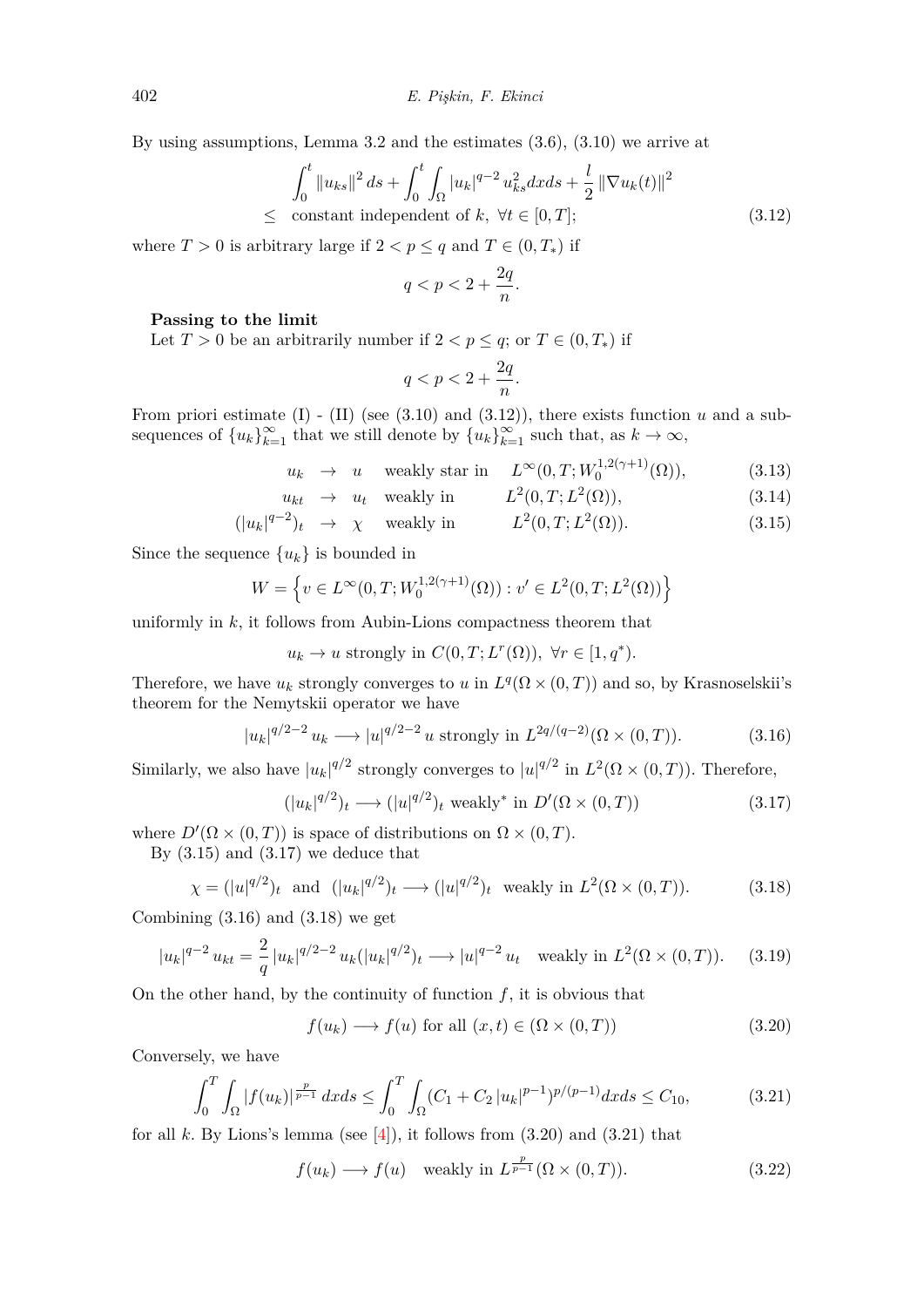By (3.13)-(3.15), (3.18), (3.19) and (3.22), passing to the limit as *k −→ ∞* in (3.3) and  $(3.4)$ , we obtain that  $u(x, 0) = u_0$ ,

$$
\int_{\Omega} (1+|u(t)|^{q-2})u'(t)v dx + \int_{\Omega} M(\|\nabla u(t)\|^2) \nabla u(t) \nabla v dx \n- \int_0^t g(t-s) \int_{\Omega} \nabla u(s) \nabla v dx ds \n= \int_{\Omega} f(u(t)) v dx
$$
\n(3.23)

for all  $v \in W_0^{1,2(\gamma+1)}$  $\sum_{0}^{1,2(\gamma+1)}(\Omega)$  and for any  $t \in [0,T]$ .

This completes the proof.  $\Box$ 

## **4. Blow up of solutions**

In this section, we deal with the blow up results of the solution for the problem (1.1). In order to obtain the result of blow up of solutions, we assume that following assumption:

$$
p\in(q,2+\frac{2q}{n}).
$$

We denote by  $C_\rho$  the best embedding constant for  $W_0^{1,2(\gamma+1)}$  $L^{\rho}(\Omega) \hookrightarrow L^{\rho}(\Omega)$  and  $C_{\rho,1} = \frac{C_{\rho}}{\sqrt{l}}$  $C_{\rho,1} = \frac{C_{\rho}}{\sqrt{l}}$ . We put

$$
\alpha_1 = C_{p,1}^{-p/(p-2)} b^{-1/(p-2)},
$$
  $E_1 = (\frac{1}{2} - \frac{1}{p}) \alpha_1^2,$   $E_2 = (\frac{1}{p_1} - \frac{1}{p}) \alpha_1^2.$ 

The following lemma will play an essential role in the proof of our main result in this section. It is similar to a lemma used firstly by Vitillaro  $(13)$ . Also, the following lemma's proof can be easily established by the Lemma 3.6 in [11]. Therefore, we omit it.

**Lemma 4.1.** *Suppose that assumptions (A1), (A2) and (A5) hold. Moreover, assume that*  $E(0) < E_1$  *and u is a weak solution of problem*  $(1.1)$ 

*(i) If*  $\|\nabla u_0\|^2 < \alpha_1$  *then there exists*  $\tilde{\alpha}_1 \in [0, \alpha_1]$  *such that* 

<span id="page-6-0"></span>
$$
\left( \left( 1 - \int_0^t g(s)ds \right) \left\| \nabla u(t) \right\|^2 + \left( g \diamond \nabla u \right)(t) + \frac{1}{\gamma + 1} \left\| \nabla u(t) \right\|^{2(\gamma + 1)} \right)^{\frac{1}{2}} < \tilde{\alpha}_1, \ \forall t \in [0, T). \tag{4.1}
$$

*(ii)* If  $\|\nabla u_0\|^2 > \alpha_1$  *then there exists a constant*  $\hat{\alpha}_1 > \alpha_1$  *such that* 

$$
\left( (1 - \int_0^t g(s)ds) \|\nabla u(t)\|^2 + (g \diamond \nabla u)(t) + \frac{1}{\gamma + 1} \|\nabla u(t)\|^{2(\gamma + 1)} \right)^{\frac{1}{2}} \ge \widehat{\alpha}_1,
$$
 (4.2)

*and*

<span id="page-6-1"></span>
$$
||u||_p \ge C_{p,1}\widehat{\alpha}_1,\tag{4.3}
$$

*for all*  $t \in [0, T)$ .

**Theorem 4.2.** *Suppose that (A1), (A2), (A4), (A5) and (A6) hold. Let*  $u_0 \in W_0^{1,2(\gamma+1)}$  $\Omega_0^{(1,2(\gamma+1)}(\Omega)$ *with*

 $0 \le E(0) \le E_2$ ,  $\|\nabla u_0\| > \alpha_1$ .

*Then the solution u of the problem (1.1) blows up in finite time.*

*Proof.* For this purpose, we set

$$
H(t) = E_2 - E(t).
$$
\n(4.4)

By the definition of  $H(t)$  and since  $E'(t) \leq 0$  $E'(t) \leq 0$ , we get

$$
H'(t) = -E'(t) \ge 0.
$$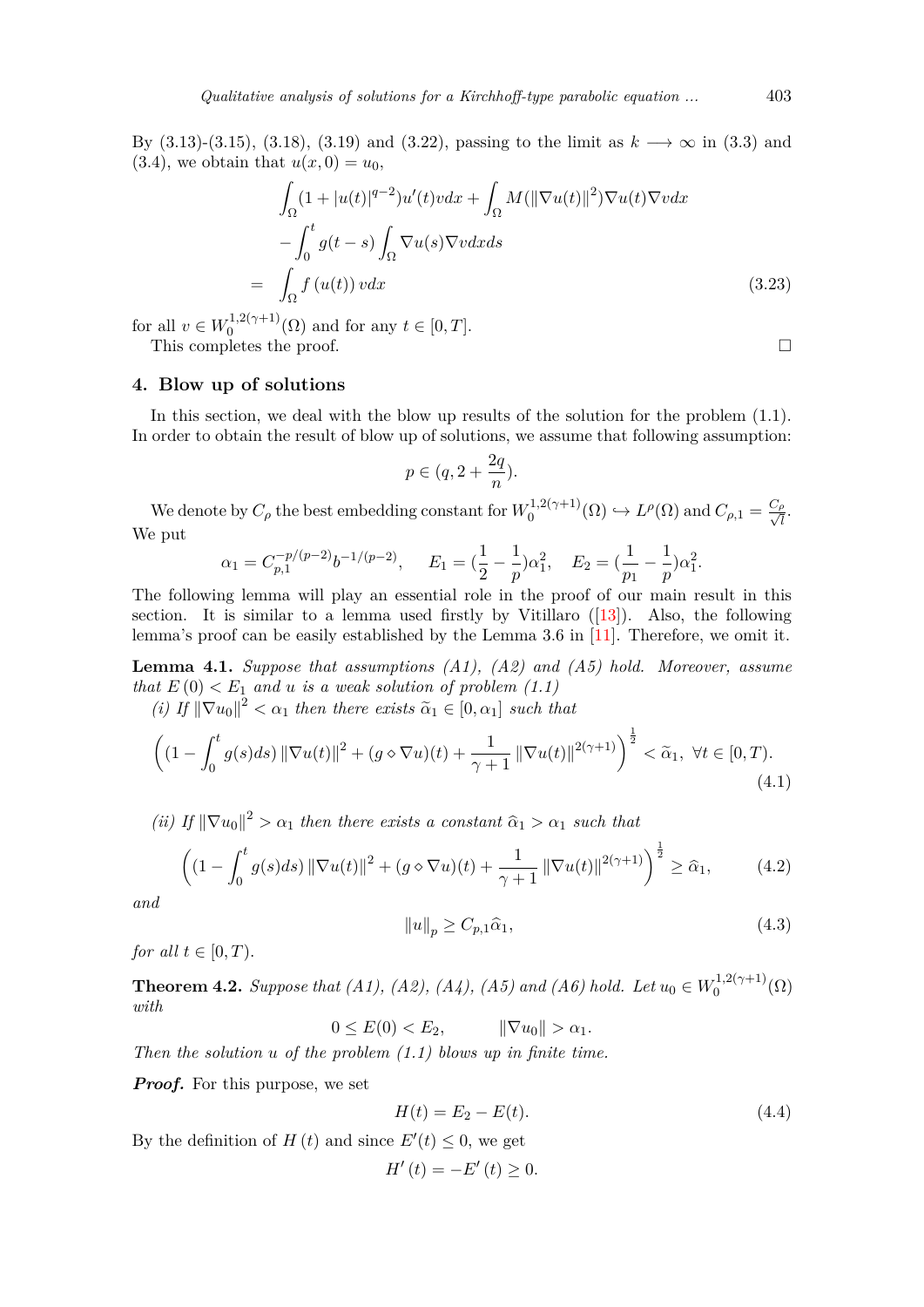Conversely, by using (2.3) and Lemma 4.1 follows that

$$
0 < H(0) \le H(t) = E_2 - \frac{1}{2} \left[ (1 - \int_0^t g(s)ds) ||\nabla u(t)||^2 + (g \diamond \nabla u)(t) \right]
$$
  

$$
- \frac{1}{2(\gamma + 1)} (||\nabla u||^{2(\gamma + 1)}) + \int_{\Omega} F(u) dx
$$
  

$$
\le E_2 - \frac{1}{2}\hat{\alpha}_1^2 + \int_{\Omega} F(u) dx
$$
  

$$
\le E_1 - \frac{1}{2}\alpha_1^2 + \int_{\Omega} F(u) dx
$$
  

$$
= -\frac{1}{p}\alpha_1^2 + \int_{\Omega} F(u) dx.
$$
 (4.5)

Therefore, combining (*A*5) and (4.5), we have

$$
0 < H(0) \le H(t) \le \int_{\Omega} F(u) dx \le \frac{b}{p} ||u(t)||_p^p.
$$
 (4.6)

Let's define the functional

<span id="page-7-1"></span>
$$
\Psi(t) = H^{1-\sigma}(t) + \frac{\varepsilon}{2} \int_{\Omega} |u|^2 dx, \tag{4.7}
$$

where  $\varepsilon$  small to be chosen later and

<span id="page-7-0"></span>
$$
0 < \sigma \le 1 - \frac{q}{p}.
$$

By taking a derivative of  $(4.7)$  with respect to  $t$  and using Eq.(1.1), we have

$$
\Psi'(t) = (1 - \sigma) H^{-\sigma}(t) H'(t) + \varepsilon \int_{\Omega} u_t u dx
$$
  
\n
$$
= (1 - \sigma) H^{-\sigma}(t) H'(t) - \varepsilon \int_{\Omega} |u|^{q-2} u u_t dx - \varepsilon ||\nabla u||^2 - \varepsilon ||\nabla u||^{2(\gamma+1)}
$$
  
\n
$$
+ \varepsilon \int_0^t g(t - s) \int_{\Omega} \nabla u(s) \nabla u(t) dx ds + \varepsilon \int_{\Omega} u f(u) dx.
$$
 (4.8)

By the assumption (*A*4)*,* we get

$$
\Psi'(t) = (1 - \sigma) H^{-\sigma}(t) H'(t) - \varepsilon \int_{\Omega} |u|^{q-2} uu_t dx - \varepsilon ||\nabla u||^2 - \varepsilon ||\nabla u||^{2(\gamma+1)} \n+ \varepsilon (p - m) \int_{\Omega} F(u) dx + \varepsilon \hat{b} ||u(t)||_p^p + \varepsilon \left( \int_0^t g(s) ds \right) ||\nabla u||^2 \n- \varepsilon \int_0^t g(t - s) \int_{\Omega} |\nabla u(s) - \nabla u(t)| |\nabla u(t)| dx ds.
$$
\n(4.9)

Furthermore, we use Young's inequality to estimate last term of right-hand of (4.9), we obtain

<span id="page-7-2"></span>
$$
\Psi'(t) \geq (1 - \sigma) H^{-\sigma}(t) H'(t) - \varepsilon \int_{\Omega} |u|^{q-2} uu_t dx - \varepsilon ||\nabla u||^{2(\gamma+1)} \n+ \varepsilon (p - m) \int_{\Omega} F(u) dx + \varepsilon \hat{b} ||u(t)||_p^p - \varepsilon \delta(g \diamond \nabla u)(t) \n- \varepsilon \left[ 1 - \left( 1 - \frac{1}{4\delta} \right) \int_0^t g(s) ds \right] ||\nabla u||^2,
$$
\n(4.10)

where  $\delta > 0$ . Then, using definition  $H'(t)$  and Young's inequality to estimate the second terms in  $(4.10)$ , we get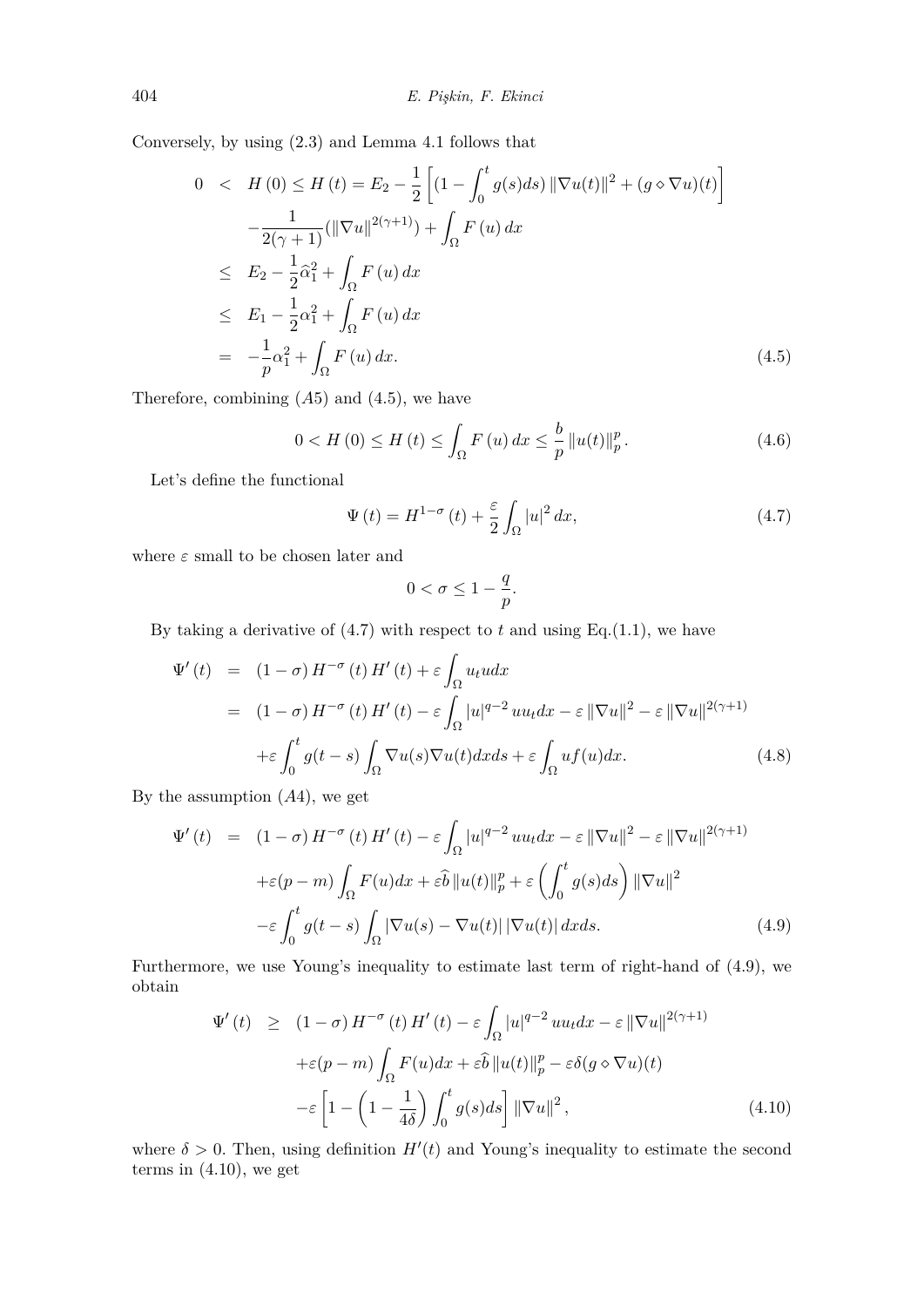$$
\int_{\Omega} |u|^{q-2} u u_t dx \leq \delta_1 \int_{\Omega} |u|^q dx + \frac{1}{\delta_1} \int_{\Omega} |u|^{q-2} u_t^2 dx
$$
  

$$
\leq \delta_1 \|u(t)\|_q^q + \frac{1}{\delta_1} H'(t), \tag{4.11}
$$

for all  $\delta_1 > 0$ . Moreover, by using (4.6) and definition of  $H(t)$ , we get

<span id="page-8-1"></span>
$$
\|u(t)\|_p^p \ge \frac{p}{b} \int_{\Omega} F(u) dx
$$
  
=  $\frac{p}{b} \left\{ H(t) + \frac{1}{2} \left[ (g \diamond \nabla u)(t) + \frac{1}{\gamma + 1} ||\nabla u||^{2(\gamma + 1)} \right] \right\}$  (4.12)  

$$
\frac{1}{b} \left\{ (1 - \int_0^t |(\cdot)|^2 ||\nabla u||^2 \right\} |(\cdot)|^2 \right\}
$$

$$
= +\frac{1}{2} \left( 1 - \int_0^t g(s) ds \right) ||\nabla u(t)||^2 - E_2 \bigg\}.
$$
 (4.13)

On the other hand,

$$
\varepsilon \widehat{b} \|u(t)\|_{p}^{p} = \varepsilon \widehat{b} \left[ \frac{p - p_{1}}{p} \|u(t)\|_{p}^{p} + \frac{p_{1}}{p} \|u(t)\|_{p}^{p} \right]
$$
\n
$$
\geq \varepsilon \widehat{b} \left\{ \frac{p - p_{1}}{p} \|u(t)\|_{p}^{p} - \frac{p_{1}}{p} \frac{p}{b} E_{2} + \frac{p_{1}}{p} \left[ \frac{p}{b} H(t) + \frac{p}{2b} (g \diamond \nabla u)(t) \right. \right.
$$
\n
$$
+ \frac{p}{2b} (1 - \int_{0}^{t} g(s) ds) \|\nabla u(t)\|^{2} + \frac{p}{2b(\gamma + 1)} \|\nabla u\|^{2(\gamma + 1)} \right\}.
$$
\n(4.14)

and from  $(4.3)$ , we have

$$
\frac{p-p_1}{p} \|u(t)\|_p^p - \frac{p_1}{p} \frac{p}{b} E_2 \ge \left[ \frac{p-p_1}{p} - p_1 \frac{1}{b} E_2 (C_{p,1} \widehat{\alpha}_1)^{-p} \right] \|u(t)\|_p^p. \tag{4.15}
$$

Combining  $(4.14)$  and  $(4.15)$ , we have

<span id="page-8-0"></span>
$$
\varepsilon \widehat{b} \|u(t)\|_p^p \geq \varepsilon \widehat{b} \left\{ K_0 \|u(t)\|_p^p + \frac{p_1}{p} \left[ \frac{p}{b} H(t) + \frac{p}{2b} (g \diamond \nabla u)(t) + \frac{p}{2b} (1 - \int_0^t g(s) ds) \|\nabla u(t)\|^2 + \frac{p}{2b(\gamma + 1)} \|\nabla u\|^{2(\gamma + 1)} \right] \right\}
$$
(4.16)

<span id="page-8-2"></span>since  $\frac{1}{b}E_2(C_{p,1}\hat{\alpha}_1)^{-p} < \frac{1}{b}E_2(C_{p,1}\alpha_1)^{-p} = \frac{E_2}{\alpha_1^2}$  $\frac{E_2}{\alpha_1^2} = \frac{p - p_1}{p_1 p}$ ,  $K_0 = \frac{p - p_1}{p} - p_1 \frac{1}{b} E_2(C_{p,1} \hat{\alpha}_1)^{-p} > 0.$ Now combining (4.10), (4.11), (4.16) and let  $\delta_1 = K_1^{-1} H^{\sigma}(t)$ , we get

<span id="page-8-4"></span>
$$
\Psi'(t) \geq (1 - \sigma - K_1 \varepsilon) H^{-\sigma}(t) H'(t) - \varepsilon K_1^{-1} H^{\sigma}(t) \|u(t)\|_q^q
$$
  
+
$$
\varepsilon \left( \lambda_m \frac{p_1}{2(\gamma + 1)} - 1 \right) (\|\nabla u\|^{2(\gamma + 1)})
$$
  
+
$$
\varepsilon (p - m + \lambda_m p_1) H(t) + \varepsilon \delta K_0 \|u(t)\|_p^p + \varepsilon \left( \lambda_m \frac{p_1}{2} - \delta \right) (g \diamond \nabla u)(t)
$$
  
+
$$
\varepsilon \left\{ \lambda_m \frac{p_1}{2} \left( 1 - \int_0^t g(s) ds \right) - \left[ 1 - \left( 1 - \frac{1}{4\delta} \right) \int_0^t g(s) ds \right] \right\} \|\nabla u(t)\|^2 (4.17)
$$

where  $\lambda_m = \frac{b(m)}{b}$  and  $K_1 > 0$ .

Thanks to (4.6) and embedding  $L^p(\Omega) \hookrightarrow L^q(\Omega)$ ,  $1 \leq q < p$ , we obtain

<span id="page-8-3"></span>
$$
H^{\sigma}(t) \|u(t)\|_{q}^{q} \le K_{2} \|u(t)\|_{p}^{\sigma p+q}, \qquad (4.18)
$$

where  $K_2 > 0$  is a constant. Since  $q < p$  and  $0 < \sigma < 1 - q/p$ , now applying the following algebraic ineq[uali](#page-7-1)ty

$$
x^{l} \le (x+1) \le (1+\frac{1}{z})(x+z), \quad \forall x \ge 0, \ 0 < l < 1, \ z > 0,
$$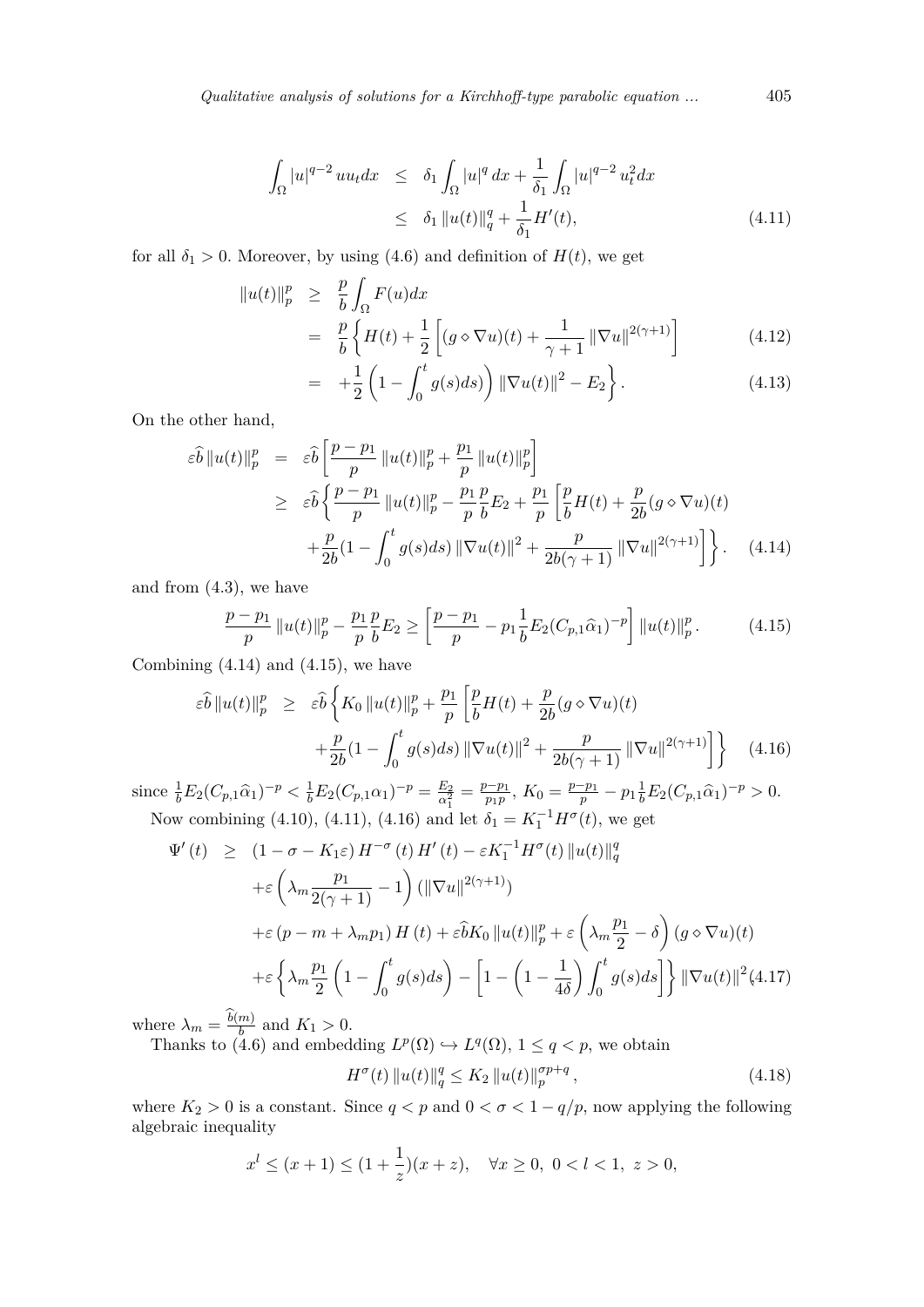especially, taking  $x = ||u(t)||_p^p$  $_p^p$ ,  $l = (p\sigma + q)/p$ ,  $z = H(0)$ , we get

<span id="page-9-0"></span>
$$
||u(t)||_p^{p\sigma+q} \le \left(1 + \frac{1}{H(0)}\right)(||u(t)||_p^p + H(0))
$$
  
 
$$
\le \left(1 + \frac{1}{H(0)}\right)(||u(t)||_p^p + H(t)). \tag{4.19}
$$

Inserting  $(4.18)$  and  $(4.19)$  into  $(4.17)$ , we conclude that

<span id="page-9-1"></span>
$$
\Psi'(t) \geq (1 - \sigma - K_1 \varepsilon) H^{-\sigma}(t) H'(t) + \varepsilon \left[ p - m + \lambda_m p_1 - K_1^{-1} K_2 \left( 1 + \frac{1}{H(0)} \right) \right] H(t)
$$
  
+
$$
\varepsilon \left( \lambda_m \frac{p_1}{2(\gamma + 1)} - 1 \right) (\|\nabla u\|^{2(\gamma + 1)}) + \varepsilon \left( \lambda_m \frac{p_1}{2} - \delta \right) (g \diamond \nabla u)(t)
$$
  
+
$$
\varepsilon \left[ \hat{b} K_0 - K_1^{-1} K_2 \left( 1 + \frac{1}{H(0)} \right) \right] \|u(t)\|_p^p
$$
  
+
$$
\varepsilon \left\{ \lambda_m \frac{p_1}{2} \left( 1 - \int_0^t g(s) ds \right) - \left[ 1 - \left( 1 - \frac{1}{4\delta} \right) \int_0^t g(s) ds \right] \right\} \|\nabla u(t)\|^2. \quad (4.20)
$$

At this point, we point out that the estimate (4.20) holds for all  $m \in (0, p_1]$ ,  $K_1$  is large number and for all  $\delta$ ,  $\varepsilon > 0$ . By using the assumption (A6), we can choose *m* such that

$$
\int_0^t g(s)ds < \frac{\lambda_m p_1 - 2}{\lambda_m p_1 - 2 + \lambda_m^{-1} p_1^{-1}}.
$$

Then, we pick

$$
\lambda_m \frac{p_1}{2} > \max\left\{\delta, \ \gamma + 1\right\}
$$

such that

$$
\lambda_m - \frac{2}{p_1} \frac{1 - \left(1 - \frac{1}{4\delta}\right) \int_0^\infty g(s)ds}{1 - \int_0^\infty g(s)ds} > 0.
$$

Then, we pick  $K_1$  such that

$$
K_1 > \max \left\{ \frac{K_2(1 + \frac{1}{H(0)})}{p - m + \lambda_m p_1}, \frac{K_2(1 + \frac{1}{H(0)})}{\hat{b}K_0} \right\},\,
$$

and then pick  $\varepsilon \in \left(0, \frac{1-\sigma}{K_1}\right)$ *.*

So (4.20) become

$$
\Psi'(t) \ge C(\|u(t)\|_p^p + H(t)),\tag{4.21}
$$

for

$$
C = \varepsilon \min \left\{ p - m + \lambda_m p_1 - K_1^{-1} K_2 \left( 1 + \frac{1}{H(0)} \right), \quad \hat{b} K_0 - K_1^{-1} K_2 \left( 1 + \frac{1}{H(0)} \right) \right\}.
$$

Consequently, we arrive at

<span id="page-9-2"></span>
$$
\Psi\left( t\right) \geq \Psi\left( 0\right) >0,\;\forall t\geq0.
$$

Now, we estimate  $\Psi(t)^{\frac{1}{1-\sigma}}$ 

$$
\Psi^{\frac{1}{1-\sigma}}(t) = \left( H^{1-\sigma}(t) + \frac{\varepsilon}{2} ||u(t)||_2^2 \right)^{\frac{1}{1-\sigma}}
$$
  
\n
$$
\leq C(H(t) + ||u(t)||_p^{\frac{2}{1-\sigma}}).
$$
\n(4.22)

We again apply above algebraic inequality, we get

<span id="page-9-3"></span>
$$
||u(t)||_p^{\frac{2}{1-\sigma}} \le \left(1 + \frac{1}{H(0)}\right)(||u(t)||_p^p + H(t)).\tag{4.23}
$$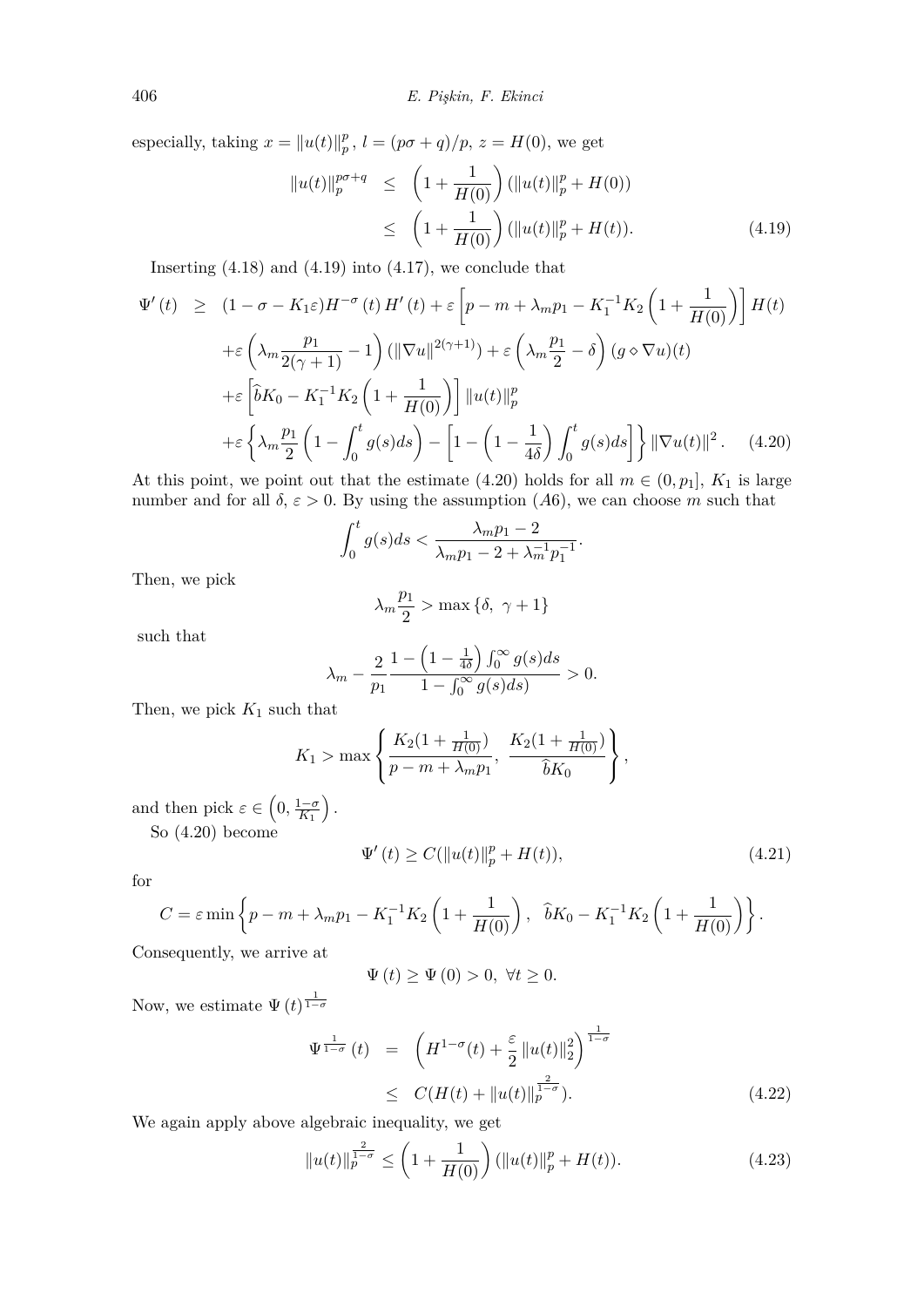By combining of  $(4.21)$ ,  $(4.22)$  and  $(4.23)$  we arrive at

$$
\Psi'(t) \ge \xi \Psi^{\frac{1}{1-\sigma}}(t) \,, \tag{4.24}
$$

where  $\xi$  is a positive [cons](#page-9-2)ta[nt.](#page-9-3)

A simple integration of (4.24) over  $(0, t)$  yields  $\Psi^{\frac{\sigma}{1-\sigma}}(t) \geq \frac{1}{\sqrt{1-\sigma}}$  $\frac{\sigma}{\Psi}$ <sup>-</sup>  $\frac{\sigma}{1-\sigma}$ </sup>(0) –  $\frac{\xi \sigma t}{1-\sigma}$ *,* which implies that the solution blows up in a finite time  $T^*$ , with

$$
T^* \leq \frac{1-\sigma}{\xi \sigma \Psi^{\frac{\sigma}{1-\sigma}}(0)}.
$$

 $\Box$ 

**5. Exponential growth of solutions**

In this section, we estimate that the energy will grow up as an exponential function as time as goes to infinity.

**Theorem 5.1.** *Suppose that*  $f(u) = b |u|^{p-2} u$ , (A2), (A6) hold. Let  $u_0 \in W_0^{1,2(\gamma+1)}$  $\Omega_0^{(1,2(\gamma+1)}(\Omega)$ *with*

$$
E(0) < E_2, \qquad \|\nabla u_0\| > \alpha_1.
$$

*Then there exist positive constant*  $C$  *and*  $\varrho$  *such that* 

$$
||u(t)||_p \ge C \exp(\varrho t),
$$

*for all*  $t \in [0, T)$ *.* 

*Proof.* Let

$$
L(t) = H(t) + \frac{\varepsilon}{2} \int_{\Omega} u^2(x, t) dx,
$$
\n(5.1)

where  $H(t) = E_2 - E(t)$  and  $\varepsilon$  small to be chosen later. By taking the time derivative of  $(5.1)$  and taking into account  $E'(t)$ , we obtain

$$
L'(t) = H'(t) + \varepsilon \int_{\Omega} u u_t dx
$$
  
= 
$$
-E'(t) + \varepsilon \int_{\Omega} u u_t dx
$$
  
= 
$$
\frac{1}{2} g(t) ||\nabla u||^2 - \frac{1}{2} (g' \diamond \nabla u)(t) + \int_{\Omega} u_t^2 dx + \int_{\Omega} |u|^{q-2} u_t^2 dx + \varepsilon \int_{\Omega} u u_t dx. (5.2)
$$

<span id="page-10-0"></span>By using Eq. $(1.1)$ , we get

$$
\int_{\Omega} uu_t dx = \int_{\Omega} uf(u) dx - \int_{\Omega} |u|^{q-2} uu_t dx - ||\nabla u(t)||^{2(\gamma+1)} \n- ||\nabla u(t)||^2 + \int_0^t g(t-s) \int_{\Omega} \nabla u(s) \nabla u(t) dx ds \n\geq b ||u||_p^p - \int_{\Omega} |u|^{q-2} uu_t dx - ||\nabla u(t)||^{2(\gamma+1)} \n- ||\nabla u(t)||^2 + \int_0^t g(t-s) ||\nabla u(t)||^2 ds \n- \int_0^t g(t-s) \int_{\Omega} |\nabla u(s) - \nabla u(t)| |\nabla u(t)| dx ds.
$$
\n(5.3)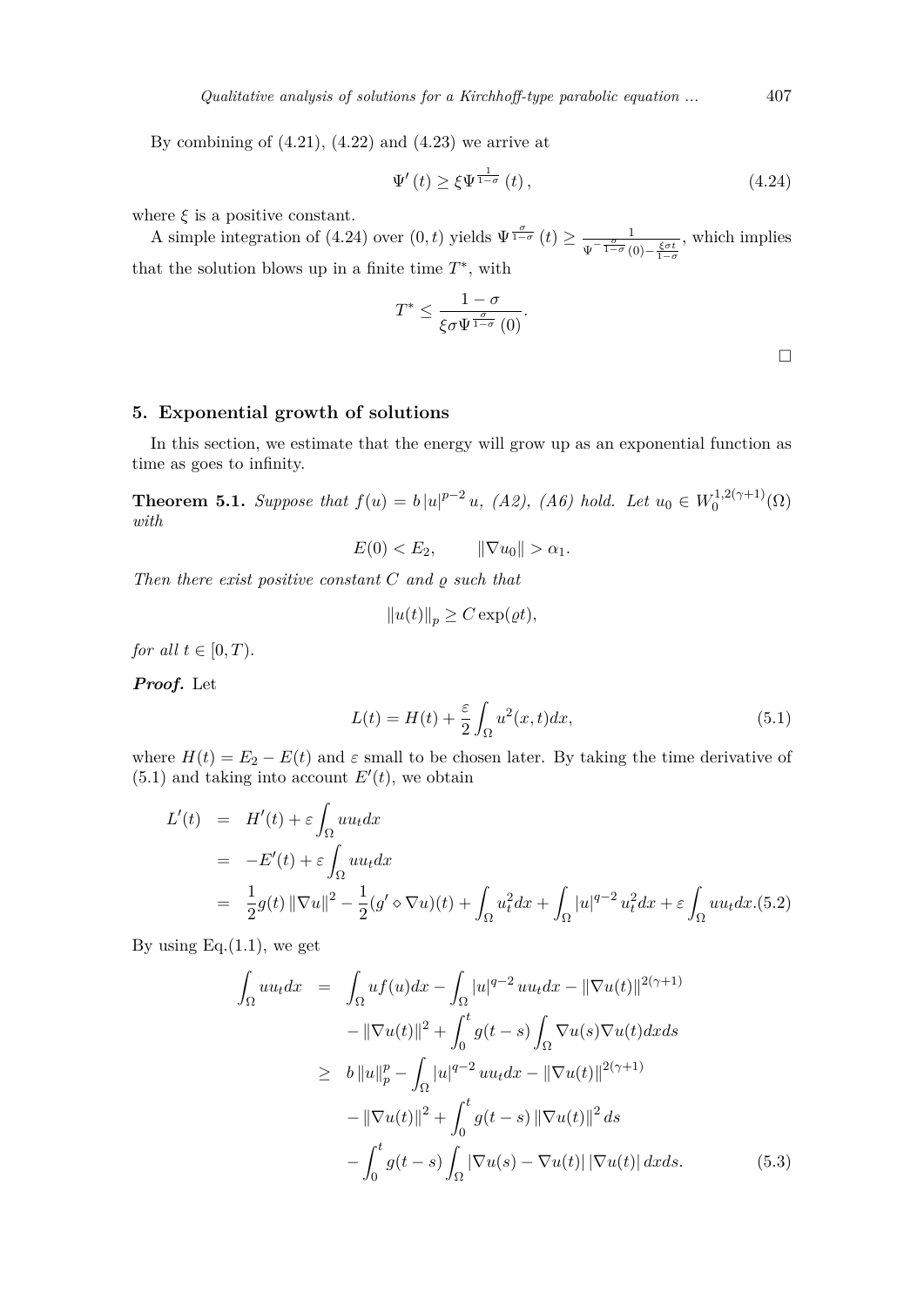In order to estimate  $\int_0^t g(t-s) \int_{\Omega} |\nabla u(s) - \nabla u(t)| |\nabla u(t)| dx ds$  term, using the Schwarz inequality, we obtain

$$
\int_{\Omega} uu_t dx \geq b \|u(t)\|_p^p - \left(1 - \int_0^t g(t-s)ds\right) \|\nabla u(t)\|^2 - \|\nabla u(t)\|^{2(\gamma+1)} - \int_{\Omega} |u|^{q-2} uu_t dx - \int_0^t g(t-s) \|\nabla u(t)\|_2 \|\nabla u(s) - \nabla u(t)\|_2 ds. \tag{5.4}
$$

Then, using Young's inequality to the last term of (5.4), we deduce that

$$
\int_{\Omega} uu_t dx \geq b \|u(t)\|_p^p - \left[1 - \left(1 - \frac{1}{4\delta}\right) \int_0^t g(t-s) ds\right] \|\nabla u(t)\|^2 - \|\nabla u(t)\|^{2(\gamma+1)} - \delta(g \diamond \nabla u)(t) - \int_{\Omega} |u|^{q-2} uu_t dx,
$$
\n(5.5)

<span id="page-11-0"></span>for all  $\delta > 0$ . Insert (5.5) into (5.2), we arrive at

<span id="page-11-3"></span>
$$
L'(t) \geq \int_{\Omega} u_t^2 dx + \int_{\Omega} |u|^{q-2} u_t^2 dx
$$
  
+
$$
\varepsilon \left[ b ||u(t)||_p^p - \left[ 1 - \left( 1 - \frac{1}{4\delta} \right) \int_0^t g(t-s) ds \right] ||\nabla u(t)||^2
$$
  
- 
$$
||\nabla u(t)||^{2(\gamma+1)} - \delta(g \diamond \nabla u)(t) - \int_{\Omega} |u|^{q-2} uu_t dx \right].
$$
 (5.6)

In order to estimate  $\int_{\Omega} |u|^{q-2} u u_t dx$  term, applying Young's inequality and the embedding  $L^p(\Omega) \hookrightarrow L^q(\Omega)$ , we get

$$
\int_{\Omega} |u|^{q-2} uu_t dx \leq \alpha \int_{\Omega} |u(t)|^q dx + \frac{1}{\alpha} \int_{\Omega} |u|^{q-2} u_t^2 dx
$$
  

$$
\leq \alpha C \left( \|u(t)\|_p^p \right)^{q/p} + \frac{1}{\alpha} \int_{\Omega} |u|^{q-2} u_t^2 dx, \tag{5.7}
$$

for positive embedding constant *C.* Now, again apply the above algebraic inequality and we have used the fact that  $0 < q/p < 1$ , we obtain

<span id="page-11-2"></span><span id="page-11-1"></span>
$$
\left(\|u(t)\|_p^p\right)^{q/p} \le \left(1 + \frac{1}{H(0)}\right) \left(\|u(t)\|_p^p + H(0)\right). \tag{5.8}
$$

Therefore, by  $(5.7)$  and  $(5.8)$ , we get

$$
\int_{\Omega} |u|^{q-2} u u_t dx \le \alpha C \left( 1 + \frac{1}{H(0)} \right) \left( 1 + \frac{b}{p} \right) \| u(t) \|_{p}^{p} + \frac{1}{\alpha} \int_{\Omega} |u|^{q-2} u_t^2 dx. \tag{5.9}
$$

Substituting  $(5.9)$  $(5.9)$  into  $(5.6)$  $(5.6)$ , we have

<span id="page-11-4"></span>
$$
L'(t) \geq \int_{\Omega} u_t^2 dx + \left(1 - \frac{\varepsilon}{\alpha}\right) \int_{\Omega} |u|^{q-2} u_t^2 dx
$$
  
+ $\varepsilon (b - \alpha c') ||u(t)||_p^p - \varepsilon \delta(g \diamond \nabla u)(t)$   
- $\varepsilon \left[1 - \left(1 - \frac{1}{4\delta}\right) \int_0^t g(t - s) ds\right] ||\nabla u||^2 - \varepsilon ||\nabla u(t)||^{2(\gamma+1)}, \quad (5.10)$ 

where

$$
c' = C \left( 1 + \frac{1}{H(0)} \right) \left( 1 + \frac{b}{p} \right).
$$

By using the relation

$$
||u(t)||_p^p = \frac{p}{b} \left[ H(t) + \frac{1}{2}(g \diamond \nabla u)(t) + \frac{1}{2(\gamma+1)} ||\nabla u||^{2(\gamma+1)} \n+ \frac{1}{2}(1 - \int_0^t g(s)ds) ||\nabla u(t)||^2 - E_2 \right],
$$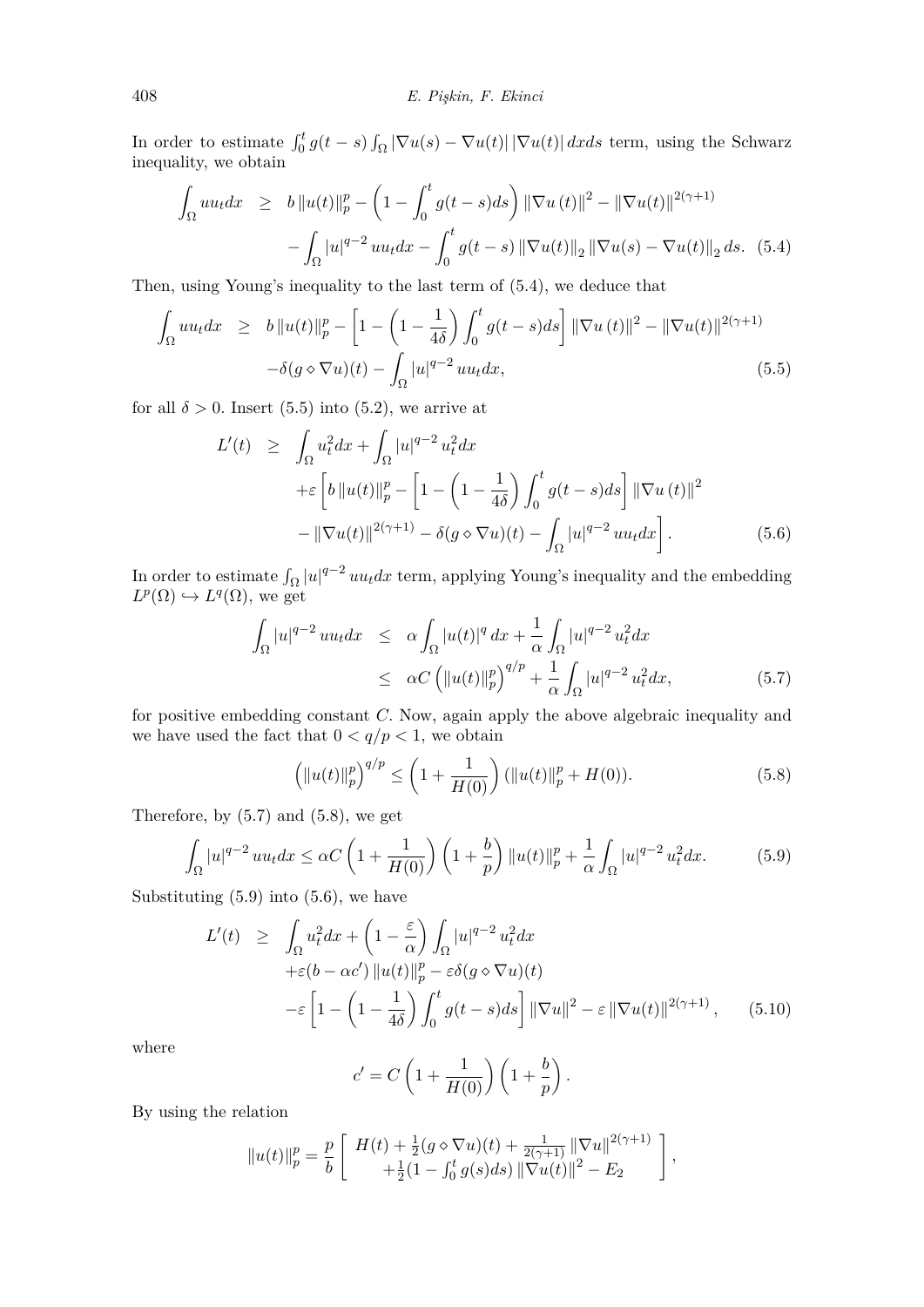we obtain

$$
\varepsilon(b - \alpha c') \left\| u(t) \right\|_{p}^{p}
$$
\n
$$
= \varepsilon(b - \alpha c') \left( \frac{p - p_1}{p} \left\| u(t) \right\|_{p}^{p} + \frac{p_1}{p} \left\| u(t) \right\|_{p}^{p} \right)
$$
\n
$$
= \varepsilon(b - \alpha c') \left\{ \frac{p - p_1}{p} \left\| u(t) \right\|_{p}^{p} - \frac{p_1}{p} \cdot \frac{p}{b} E_2 + \frac{p_1}{p} \left[ \frac{p}{b} H(t) + \frac{p}{2b} (g \diamond \nabla u)(t) \right. \right.
$$
\n
$$
+ \frac{p}{2b} \left( 1 - \int_{0}^{t} g(s) ds \right) \left\| \nabla u(t) \right\|^{2} + \frac{p}{2b(\gamma + 1)} \left\| \nabla u \right\|^{2(\gamma + 1)} \right\}.
$$
\n(5.11)

Further, it follows from (4.3) that

$$
\frac{p-p_1}{p} \|u(t)\|_p^p - \frac{p_1}{p} \cdot \frac{p}{b} E_2 \ge \left[ \frac{p-p_1}{p} - p_1 \frac{1}{b} E_2 (C_{p,1} \hat{\alpha}_1)^{-p} \right] \|u(t)\|_p^p \ge 0,
$$
\n(5.12)

since

$$
\frac{1}{b}E_2(C_{p,1}\widehat{\alpha}_1)^{-p} < \frac{1}{b}E_2(C_{p,1}\alpha_1)^{-p} = \frac{E_2}{\alpha_1^2} = \frac{p-p_1}{p_1p}.
$$

From  $(5.11)$  and  $(5.12)$ , we deduce that

$$
\varepsilon(b - \alpha c') \left\| u(t) \right\|_p^p \ge \varepsilon \left( 1 - \frac{\alpha c'}{b} \right) \cdot \frac{p_1}{p} \left[ pH(t) + \frac{p}{2} (g \diamond \nabla u)(t) + \frac{p}{2} (1 - \int_0^t g(s) ds) \left\| \nabla u(t) \right\|^2 + \frac{p}{2(\gamma + 1)} \left\| \nabla u \right\|^{2(\gamma + 1)} \right].
$$
 (5.13)

<span id="page-12-0"></span>Combining  $(5.10)$  and  $(5.13)$ , we obtain

$$
L'(t) \geq \int_{\Omega} u_t^2 dx + \left(1 - \frac{\varepsilon}{\alpha}\right) \int_{\Omega} |u|^{q-2} u_t^2 dx + \varepsilon p_1 \left(1 - \frac{\alpha c'}{b}\right) H(t)
$$
  
+
$$
\varepsilon \left\{ \frac{p_1}{2} \left(1 - \frac{\alpha c'}{b}\right) \left(1 - \int_0^t g(s) ds\right) - \left[1 - \left(1 - \frac{1}{4\delta}\right) \int_0^t g(t - s) ds\right] \right\} ||\nabla u(t)||^2
$$
  
+
$$
\varepsilon \left[\frac{p_1}{2} \left(1 - \frac{\alpha c'}{b}\right) - \delta \right] (g \diamond \nabla u)(t)
$$
  
+
$$
\varepsilon \left[\frac{p_1}{2(\gamma + 1)} \left(1 - \frac{\alpha c'}{b}\right) - 1 \right] ||\nabla u(t)||^{2(\gamma + 1)}.
$$
 (5.14)

By using the assumption (*A*6), we can choose  $\delta < p_1/2$  such that

$$
1 - \frac{2}{p_1} \cdot \frac{1 - \left(1 - \frac{1}{4\delta}\right) \int_0^\infty g(t - s) ds}{1 - \int_0^\infty g(s) ds} > 0.
$$

Then, we continue choosing  $\alpha$  and  $\varepsilon$ , respectively, such that

$$
0<\alpha<\frac{b}{c'}\min\left\{\frac{p_1}{2}-\delta,\frac{p_1}{2(\gamma+1)}-1,1-\frac{2}{p_1}.\frac{1-\left(1-\frac{1}{4\delta}\right)\int_0^\infty g(s)ds}{1-\int_0^\infty g(s)ds}\right\},
$$

and  $\varepsilon \in (0, \alpha)$ . Hence, we deduce from (5.14) that

<span id="page-12-1"></span>
$$
L'(t) \ge C_1 \left( H(t) + \|\nabla u(t)\|^2 \right) \tag{5.15}
$$

with  $C_1$  is a positive constant define by

$$
C_1 = \varepsilon \min \left\{ p_1 \left( 1 - \frac{\alpha c'}{b} \right); \frac{p_1}{2} \left( 1 - \frac{\alpha c'}{b} \right) - \delta; \frac{p_1}{2(\gamma + 1)} \left( 1 - \frac{\alpha c'}{b} \right) - 1; \frac{p_1}{2} \left( 1 - \frac{\alpha c'}{b} \right) \left( 1 - \int_0^t g(s) ds \right) - \left[ 1 - \left( 1 - \frac{1}{4\delta} \right) \int_0^t g(t - s) ds \right] \right\}.
$$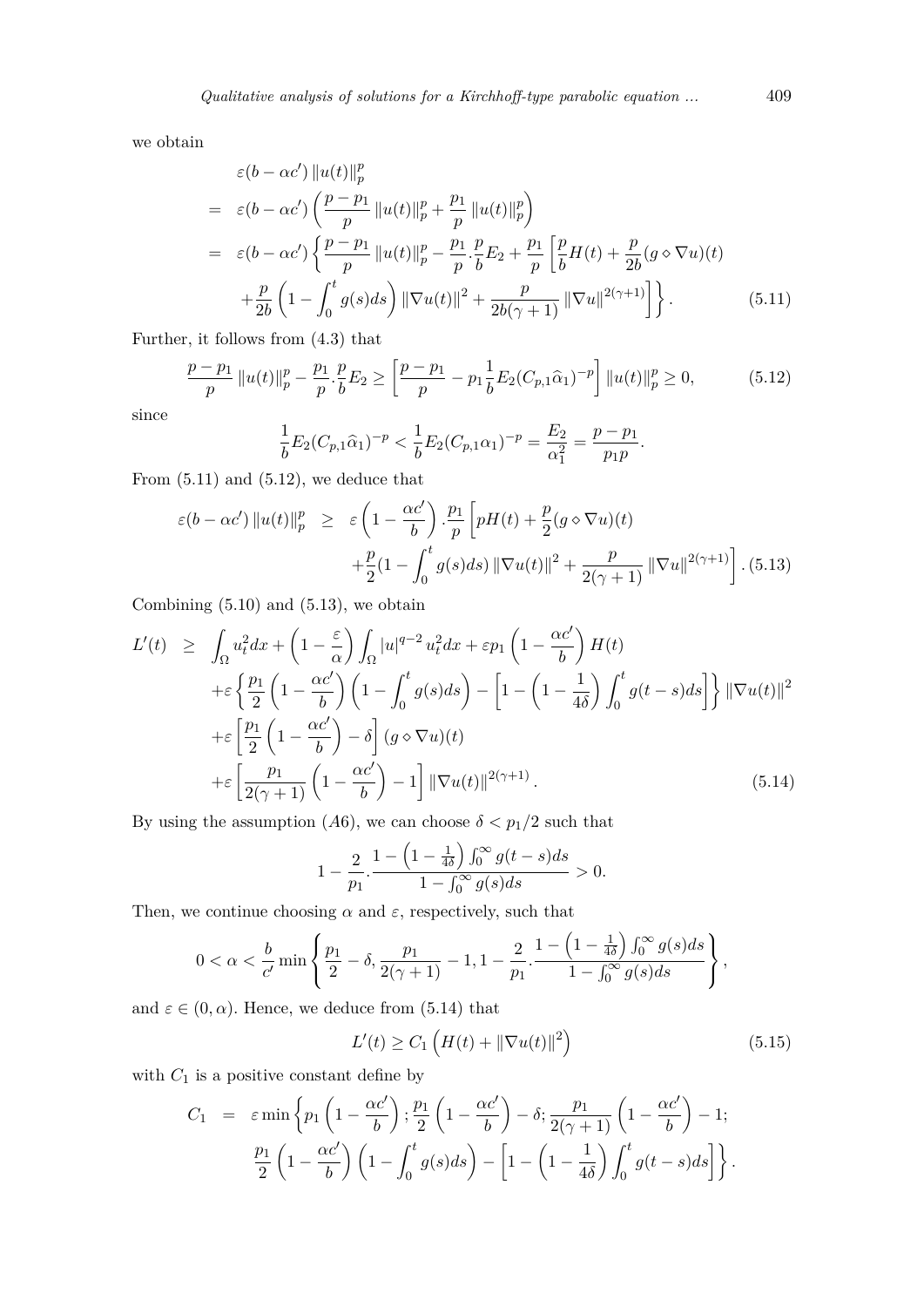Moreover, by definition of  $L(t)$  and Poincare's inequality, we get

<span id="page-13-0"></span>
$$
L(t) = H(t) + \frac{\varepsilon}{2} \int_{\Omega} u^2 dx
$$
  
\n
$$
\leq H(t) + \frac{\varepsilon C_{\alpha}^2}{2} ||\nabla u(t)||^2
$$
  
\n
$$
\leq C_2 \left( H(t) + ||\nabla u(t)||^2 \right)
$$
\n(5.16)

where  $C_{\alpha}$  is the Poincare constant and  $C_2 = 1 + \frac{\varepsilon C_{\alpha}^2}{2}$ . Hence, by (5.15) and (5.16), we arrive at

<span id="page-13-1"></span>
$$
L'(t) \ge rL(t), \quad \forall t \in [0, T). \tag{5.17}
$$

where  $r = C_1/C_2$ . Integration of (5.17) between 0 and t gives us the [desi](#page-12-1)red res[ults.](#page-13-0)  $\Box$ 

## **6. Decay of solution**

In this part, we prove the gene[ral d](#page-13-1)ecay of solutions of the problem (1.1). Along this part we consider both cases of *p,* that is

$$
2 < p \le q, \quad \text{or} \quad q < p < 2 + \frac{2q}{n}.
$$

**Lemma 6.1** ([8]). Let  $E: R^+ \to R^+$  be a noncreasing function;  $\Theta: R^+ \to R^+$  be a *strictly increasing function of class C* 1 *such that*

$$
\Theta(0) = 0 \text{ and } \lim_{t \to +\infty} \Theta(t) = +\infty.
$$

<span id="page-13-2"></span>*Assume that th[er](#page-16-9)e exist*  $\eta \geq 0$  *and*  $\lambda > 0$  *such that* 

$$
\forall S \ge 0, \ \int_{S}^{+\infty} E^{1+\eta}(t) \Theta'(t) \le \frac{1}{\lambda} E^{\eta}(0) E(S).
$$

*Then E has the following decay properties:*

If 
$$
\eta = 0
$$
 then  $E(t) \le E(0) \exp(1 - \lambda \Theta(t))$ ,  $\forall t \ge 0$ ,  
If  $\eta > 0$  then  $E(t) \le E(0) \exp(\frac{1 + \eta}{1 + \lambda \eta \Theta(t)})^{1/\eta}$ ,  $\forall t \ge 0$ .

**Theorem 6.2.** *Suppose that (A1), (A2), (A5),*

$$
uf(u)-pF(u) \leq \sum_{i=1}^{M} M_i |u|^{p_i}, \ \forall u \in \mathbb{R},
$$

*and*  $\forall t \geq 0$ *, let*  $\xi : R^+ \to R^+$  *is a nonincreasing function* 

$$
g'(t) \leq -\xi(t)g(t),
$$
  $\int_0^{+\infty} \xi(t)dt = +\infty,$ 

*where*  $M_i \geq 0$  *are constants,*  $p_i \in [2, p)$   $(i = 1, 2, ..., M)$  *hold.* 

*Assume further that the initial data*  $u_0 \in W_0^{1,2(\gamma+1)}$  $\int_0^{1,2(\gamma+1)} (\Omega)$  *satisfies conditions*  $\|\nabla u_0\|_2 < \alpha_1$ ,  $0 \leq E(0) < E_1$ *, and* 

$$
C_{p,1}^p \left(\frac{2p}{p-2}E(0)\right)^{(p-2)/2}b + \frac{p}{p-2}\sum_{i=1}^M C_{p_i,1}^{p_i} \left(\frac{2p}{p-2}E(0)\right)^{(p_i-2)/2}M_i < 1.
$$
 (6.1)

*Then, solution u of problem (1.1) satisfies the following energy decay estimate for some*  $\lambda > 0$ ,

$$
E(t) \le E(0) \exp(1 - \lambda \int_0^t \xi(\tau) d\tau), \ \forall t \ge 0.
$$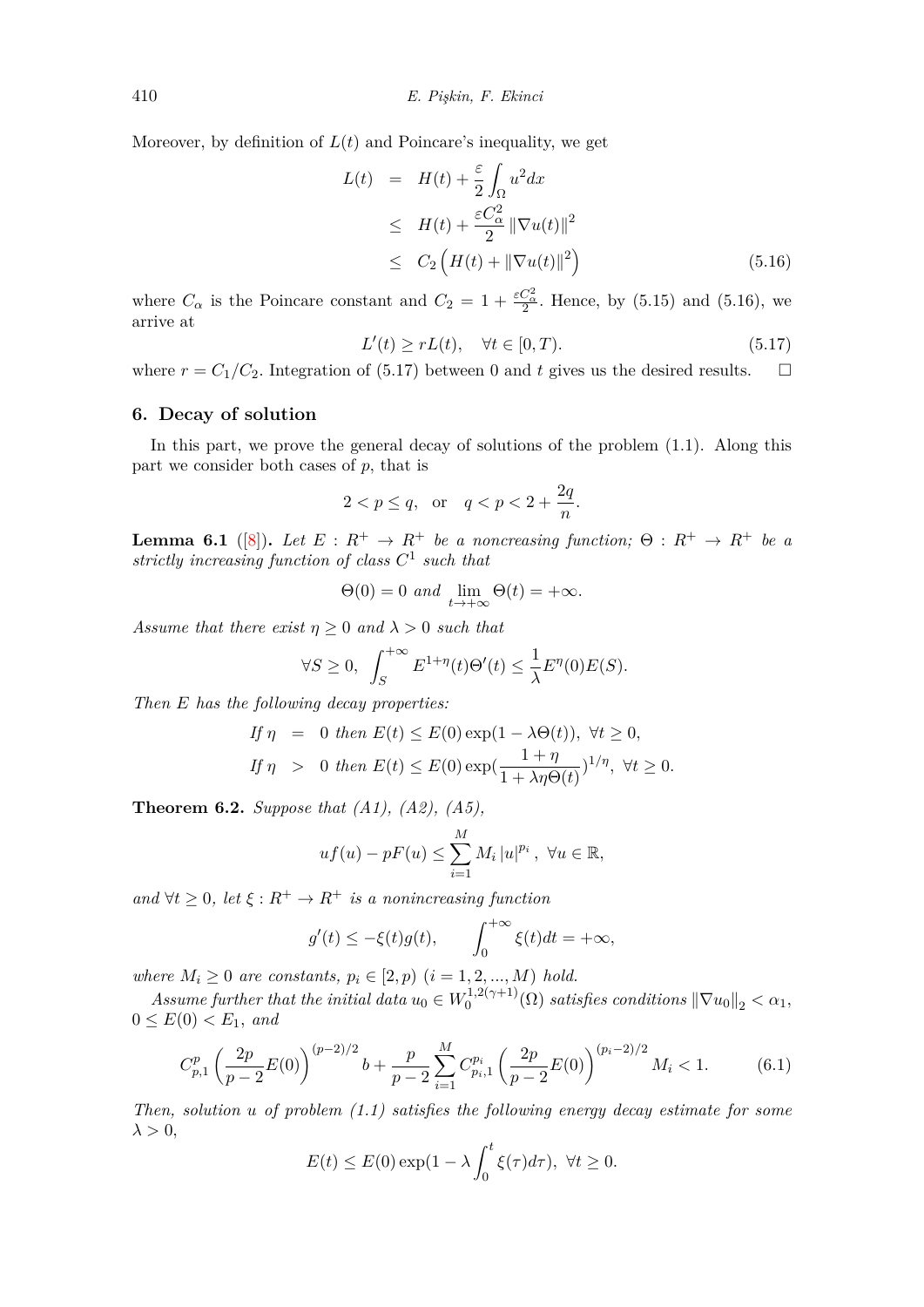*Proof.* Firstly, we show that, for  $t \geq 0$ ,

$$
\ell^{1/2} \|\nabla u(t)\|_2 \leq \left[ \left( 1 - \int_0^t g(s)ds \right) \|\nabla u(t)\|^2 + (g \diamond \nabla u)(t) + \frac{1}{\gamma + 1} \|\nabla u(t)\|^{2(\gamma + 1)} \right]^{1/2}
$$
  
<  $\alpha_1 = b^{-1/(p-2)} C_{p,1}^{-p/(p-2)}.$ 

Herefrom, we obtain

$$
\mathcal{F}(t) : = \left(1 - \int_0^t g(s)ds\right) \|\nabla u(t)\|^2 + (g \diamond \nabla u)(t) \n+ \frac{1}{\gamma + 1} \|\nabla u(t)\|^{2(\gamma + 1)} - p \int_{\Omega} F(u) dx \n\geq \ell \|\nabla u(t)\|^2 - b \|u(t)\|_p^p \n\geq \ell \|\nabla u(t)\|^2 - bC_{p,1}^p \ell^{p/2} \|\nabla u(t)\|^p \n\geq \ell \|\nabla u(t)\|^2 \left(1 - bC_{p,1}^p \ell^{(p-2)/2} \|\nabla u(t)\|^{p-2}\right) > 0.
$$

Conversely, using Eq.(2.3)*,* we get

$$
E(t) = \frac{p-2}{2p} \left[ \left( 1 - \int_0^t g(s)ds \right) \left\| \nabla u(t) \right\|^2 + (g \diamond \nabla u)(t) + \frac{1}{\gamma + 1} \left\| \nabla u(t) \right\|^{2(\gamma + 1)} \right] + \frac{1}{p} \mathcal{F}(t).
$$
\n(6.2)

<span id="page-14-0"></span>Furthermore, from  $(6.2)$  and  $(A5)$ , we easily see that

$$
\ell \|\nabla u(t)\|^2 \le \left(1 - \int_0^t g(s)ds\right) \|\nabla u(t)\|^2 \le \frac{2p}{p-2}E(t) \le \frac{2p}{p-2}E(0). \tag{6.3}
$$

By using embeddin[g th](#page-14-0)eorem, we get

<span id="page-14-2"></span>
$$
||u(t)||_{p}^{p} \le C_{p}^{p} ||\nabla u(t)||^{p} \le \frac{2p\vartheta_{p}}{p-2}E(t), \ \forall t \in [0, T), \tag{6.4}
$$

where

$$
\vartheta_p = C_{p,1}^p \left(\frac{2p}{p-2}E(0)\right)^{(p-2)/2}
$$

In the same way, we obtain

$$
||u(t)||_{p_i}^{p_i} \le \frac{2p\vartheta_{p_i}}{p-2}E(t), \ \forall t \in [0, T), \tag{6.5}
$$

*.*

with

$$
\vartheta_{p_i} = C_{p_i,1}^{p_i} \left(\frac{2p}{p-2} E(0)\right)^{(p_i-2)/2}, \quad \forall i \quad (i = 1,2,...,M).
$$

Let's consider the function

$$
\Theta(t) = \int_0^t \xi(s)ds, \ t \ge 0,
$$

which gives, as  $\Theta$  is non-decreasing function of class  $C^1$  on  $\mathbb{R}^+$  and

$$
\Theta(t) \to +\infty \text{ as } t \to +\infty.
$$

Multiplying Eq.(1.1) by  $\xi(t)u(x,t)$  and then integrating them over  $\Omega \times [S,T]$ , we get

$$
\int_{S}^{T} \xi(t) \left\{ \int_{\Omega} (1+|u(t)|^{q-2})uu_t dx + \left(1 - \int_{0}^{t} g(s)ds\right) ||\nabla u||^2 + ||\nabla u||^{2(\gamma+1)}\right\}
$$

$$
- \int_{0}^{t} \int_{\Omega} g(t-s)(\nabla u(s) - \nabla u(t))\nabla u(t) dx ds - \int_{\Omega} f(u)udx \right\} dt = 0,
$$
(6.6)

<span id="page-14-1"></span>where  $0\leq S < T < +\infty.$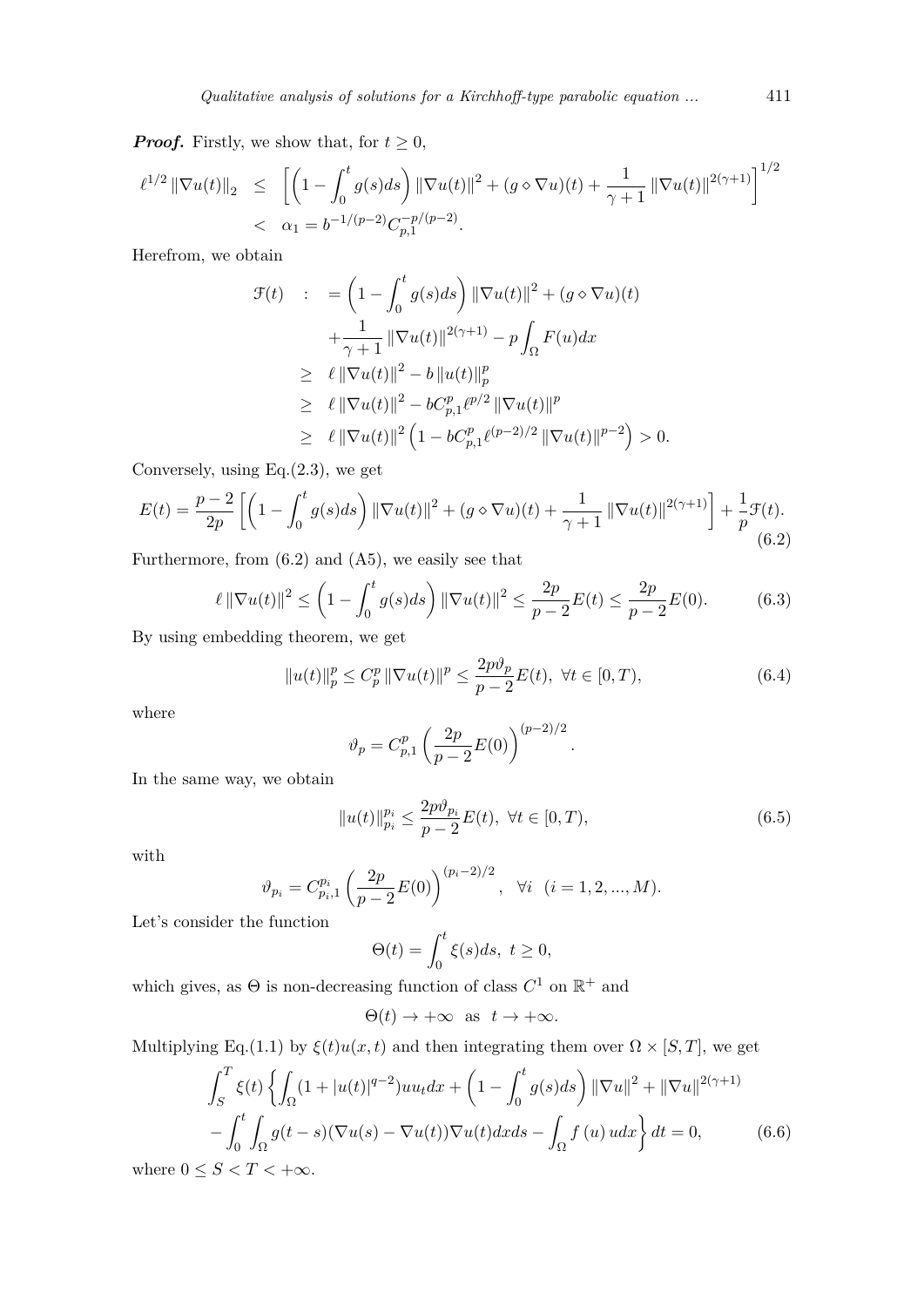Taking into account the definition of  $E(t)$  and (6.6), we arrive at

$$
2\int_{S}^{T} E(t)\xi(t)dt = \int_{S}^{T} \xi(t) \left\{ -\int_{\Omega} (1+|u(t)|^{q-2})uu_{t}dx + \int_{0}^{t} \int_{\Omega} g(t-s)(\nabla u(s) - \nabla u(t))\nabla u(t)dxds + \int_{\Omega} [f(u)u - 2F(u)] dx - \left(1 - \frac{1}{\gamma + 1}\right) ||\nabla u||^{2(\gamma+1)} + (g \diamond \nabla u)(t) \right\} dt = \int_{S}^{T} \xi(t) \left\{ I_{1} + I_{2} + I_{3} - \left(1 - \frac{1}{\gamma + 1}\right) ||\nabla u||^{2(\gamma+1)} + (g \diamond \nabla u)(t) \right\} dt, \quad (6.7)
$$

in what follows we will estimate  $I_1 + I_2 + I_3$  in (6.7). By using Sobolev's embedding theorem, Young's inequality and (2.4), (6.3), we deduce that

<span id="page-15-0"></span>
$$
I_1 \leq \varepsilon \int_{\Omega} (u^2 + |u|^q) dx + c(\varepsilon) \int_{\Omega} (u_t^2 + |u|^{q-2} u_t^2) dx
$$
  
 
$$
\leq \varepsilon c E(t) - c(\varepsilon) E'(t).
$$
 (6.8)

<span id="page-15-1"></span>
$$
I_2 \leq \varepsilon \|\nabla u(t)\|^2 + c(\varepsilon) \left( \int_0^t g(t-s) \|\nabla u(s) - \nabla u(t)\| \, ds \right)^2
$$
  
\n
$$
\leq \varepsilon cE(t) + c(\varepsilon) \left( \int_0^t g(s)ds \right) \left( \int_0^t g(t-s) \|\nabla u(s) - \nabla u(t)\|^2 \, ds \right)
$$
  
\n
$$
\leq \varepsilon cE(t) + c(\varepsilon)(g \diamond \nabla u)(t).
$$
 (6.9)

For *I*<sub>3</sub> in (6.7), applying the assumptions (A5), since  $uf(u) - pF(u) \le \sum_{i=1}^{M} M_i |u|^{p_i}$  and  $(6.4)-(6.5)$ , we get

<span id="page-15-2"></span>
$$
I_3 = \int_{\Omega} [f(u) u - pF(u)] dx + (p - 2) \int_{\Omega} F(u) dx
$$
  
\n
$$
\leq b \cdot \frac{p - 2}{p} \int_{\Omega} |u|^p dx + \sum_{i=1}^{M} M_i ||u(t)||_{p_i}^{p_i}
$$
  
\n
$$
\leq 2 \left( \vartheta_p b + \frac{p}{p - 2} \sum_{i=1}^{M} M_i \vartheta_{p_i} \right) E(t).
$$
 (6.10)

Then, combining these estimates (6.8)-(6.10), we arrive at

$$
2\int_{S}^{T} E(t)\xi(t)dt \leq \left[\varepsilon c + 2\left(\vartheta_{p}b + \frac{p}{p-2}\sum_{i=1}^{M} M_{i}\vartheta_{p_{i}}\right)\right] \int_{S}^{T} E(t)\xi(t)dt
$$

$$
+ c(\varepsilon) \int_{S}^{T} \xi(t)(g \diamond \nabla u)(t)dt - c(\varepsilon) \int_{S}^{T} E'(t)\xi(t)dt. \tag{6.11}
$$

Moreover, since  $g'(t) \leq -\xi(t)g(t)$ , we have

$$
\int_{S}^{T} \xi(t)(g \diamond \nabla u)(t)dt \le -\int_{S}^{T} (g' \diamond \nabla u)(t)dt \le -c \int_{S}^{T} E'(t)dt \le cE(S). \tag{6.12}
$$

It is obvious that

$$
-\int_{S}^{T} E'(t)\xi(t)dt \le \xi(0)\int_{S}^{T} -E'(t)dt \le cE(S).
$$
 (6.13)

Since  $\vartheta_p b + \frac{p}{p-1}$  $\frac{p}{p-2} \sum_{i=1}^{M} M_i \vartheta_{p_i} < 1$  we can choose  $\varepsilon$  to be a sufficent small number so that it follows from  $(6.13)$  that

$$
\int_{S}^{T} E(t)\xi(t)dt \le cE(S),\tag{6.14}
$$